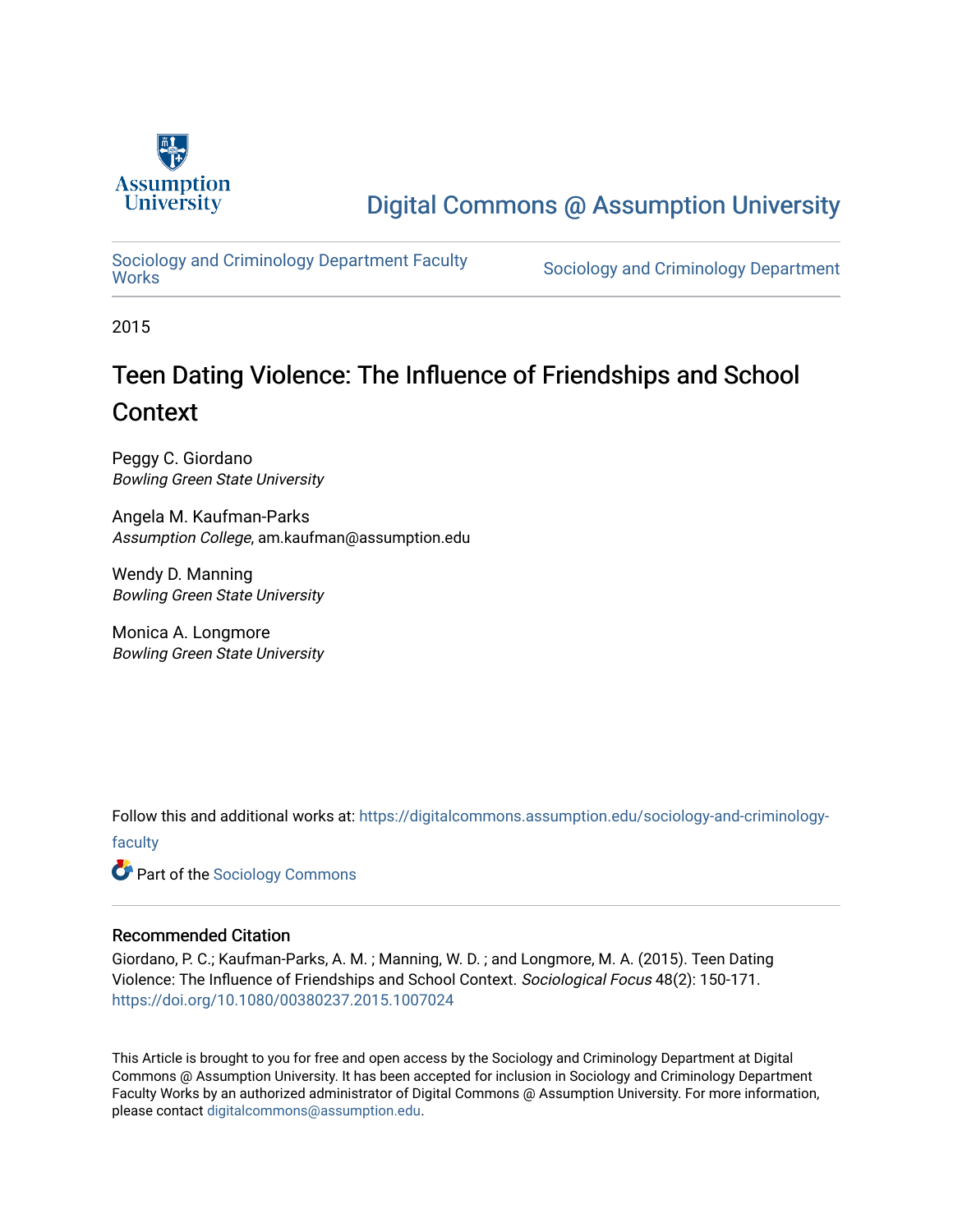

# **HHS Public Access**

Author manuscript *Sociol Focus*. Author manuscript; available in PMC 2016 April 07.

Published in final edited form as: *Sociol Focus*. 2015 ; 48(2): 150–171. doi:10.1080/00380237.2015.1007024.

# **TEEN DATING VIOLENCE: THE INFLUENCE OF FRIENDSHIPS AND SCHOOL CONTEXT**

**Peggy C. Giordano**, Bowling Green State University

**Angela Kaufman**, Assumption College

**Wendy D. Manning**, and Bowling Green State University

**Monica A. Longmore** Bowling Green State University

# **Abstract**

Prior research has examined parental and peer influences on teen dating violence (TDV), but fewer studies have explored the role of broader social contexts. Using data from the Toledo Adolescent Relationships Study (TARS), the present research examines the effect of variations in school context on teen dating violence perpetration, while taking into account parental, peer, and demographic factors. Drawing on interview data from 955 adolescents across 32 different schools, results indicate that net of parents' and friends' use of violence, the normative climate of schools, specifically school-level teen dating violence, is a significant predictor of respondents' own violence perpetration. School-level dating norms (non-exclusivity in relationships) also contribute indirectly to the odds of experiencing TDV. However, a more general measure of school-level violence toward friends is not strongly related to variations in TDV, suggesting the need to focus on domain-specific influences. Implications for theories emphasizing social learning processes and for TDV prevention efforts are discussed.

#### **Keywords**

dating violence; schools; peers; context; social learning theory

Social learning theory (Bandura 1977, 1986; Sutherland 1939) has provided a foundation for much research on intimate partner violence (IPV). Numerous studies demonstrate linkages between early exposure to violence within the family and the odds of experiencing violence within later adult romantic relationships (e.g., Cui et al. 2010; Renner and Whitney 2012; Smith et al. 2011; Swinford et al. 2000; Wareham, Boots, and Chavez 2009; Whitfield et al.

The first author may be reached at the Department of Sociology, 215 Williams Hall, Bowling Green State University, Bowling Green, OH 43403 and by email at pgiorda@bgsu.edu.

The opinions, findings, and conclusions or recommendations expressed in this publication are those of the authors and do not necessarily reflect the official views of the National Institutes of Health.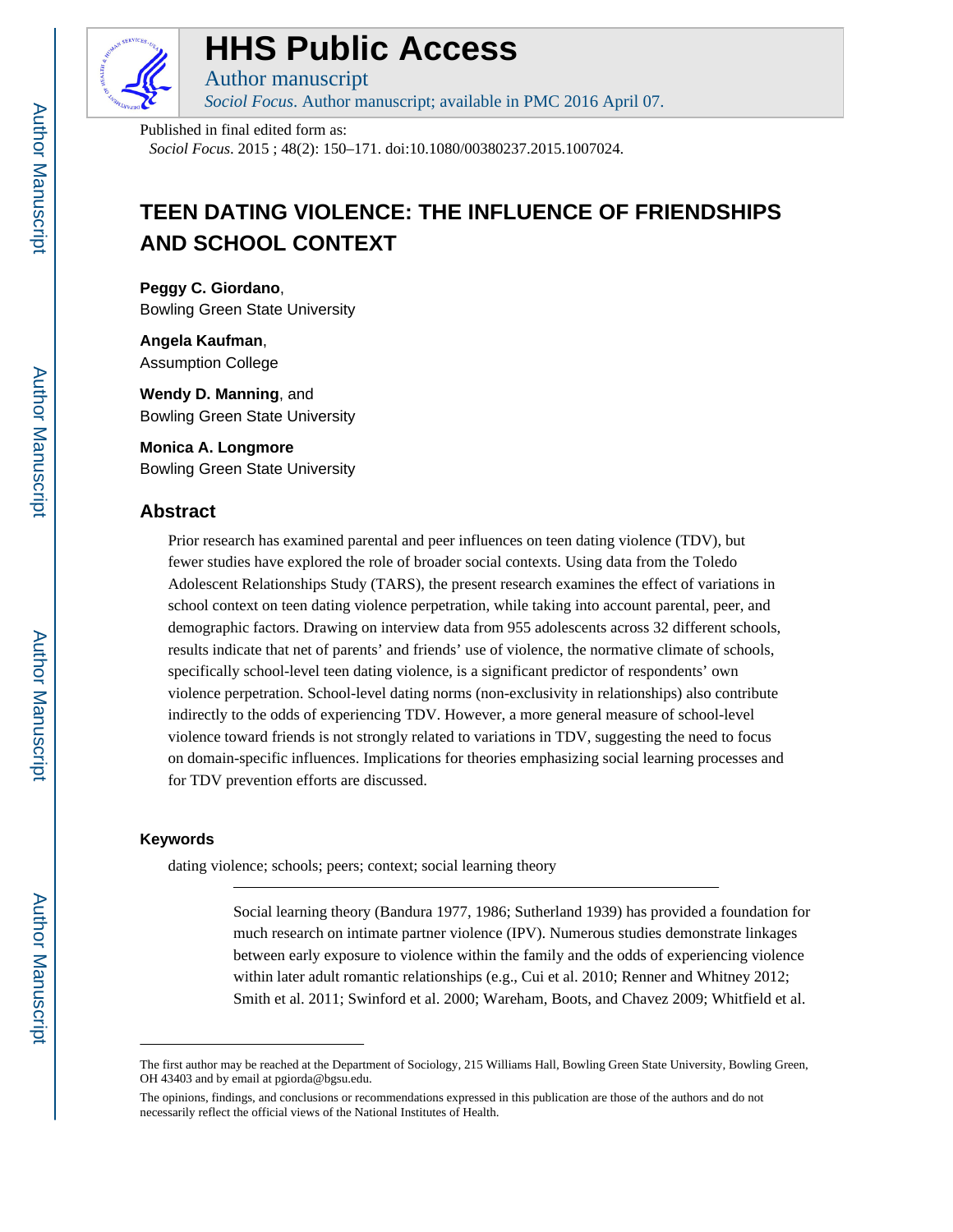2003). This association is also demonstrated in studies of the phenomenon of teen dating violence (TDV) (Simon and Furman 2010; Wolfe and Wekerle 1997; Wolfe et al. 2009). Although adolescent romantic relationships generally do not involve the same constraints and levels of interdependence as adult relationships, recent research documents troubling rates of perpetration and victimization during this phase of the life course (e.g., Carver, Joyner and Udry 2003; Center for Disease Control 2011; Giordano et al. 2010; Miller and White 2003). Research also demonstrates associations between early (adolescent) exposure and risk for later IPV (e.g., Cui et al. 2013) suggesting the importance of interrupting these behavior patterns before they become firmly entrenched.

Recognizing areas of overlap in risk factors (i.e., the family is a robust predictor, whether the focus is on TDV or violence that occurs within adult relationships), research on adolescent behaviors in general and problem behaviors in particular stresses unique social network influences and dynamics during the adolescent period. Specifically, the second decade of life is characterized by increased interest in friendship and peer relationships (Brown and Bakken 2011). This suggests the utility of investigating further the potential impact of such extra-familial influences on the odds of experiencing teen dating violence. In prior examinations of peer effects, researchers have explored the role of social skills deficits (Linder and Collins 2005), antisocial friends (Capaldi 2001; Foshee et al. 2013), poor friendship quality (Foshee et al. 2013; Vagi et al. 2013), friends' negative attitudes toward women (Capaldi et al. 2001), and beliefs about friends' involvement in dating violence (Reed et al. 2011). One arena that has not been researched extensively in prior studies is school influence, a context where adolescents are exposed to both close friends and a broader network of similarly situated peers.

The current study contributes to research on TDV first by examining the effect of friends' own use of violence within the context of the friendship, with the potential for carry-over effects to the realm of romantic ties. Following the basic assumptions of social learning theory, we also control for a background of parental abuse, to determine whether exposure to friends' violence explains additional variance in reports of violence in dating relationships (see Williams et al. 2008). Second, we consider that a comprehensive understanding of the role of peers requires assessment of the broader social climate within which both friendships and romantic relationships develop. We construct indicators of the normative climate of schools by aggregating reports about hitting friends and hitting romantic partners to create school-level indices. We investigate how the normative climates of schools influence the odds of individuals reporting teen dating violence (TDV) perpetration —in general and once the respondent's own experience of victimization by parents and close friends has been taken into account. Finally, we recognize that school climates may encompass a range of attitudes and behaviors concerning dating and sexuality, and not simply variations in the presence or absence of violence. Accordingly, we determine whether school environments characterized by relatively liberal attitudes about dating relationships (indexed by nonexclusivity in relationships) influence the odds of experiencing TDV perpetration.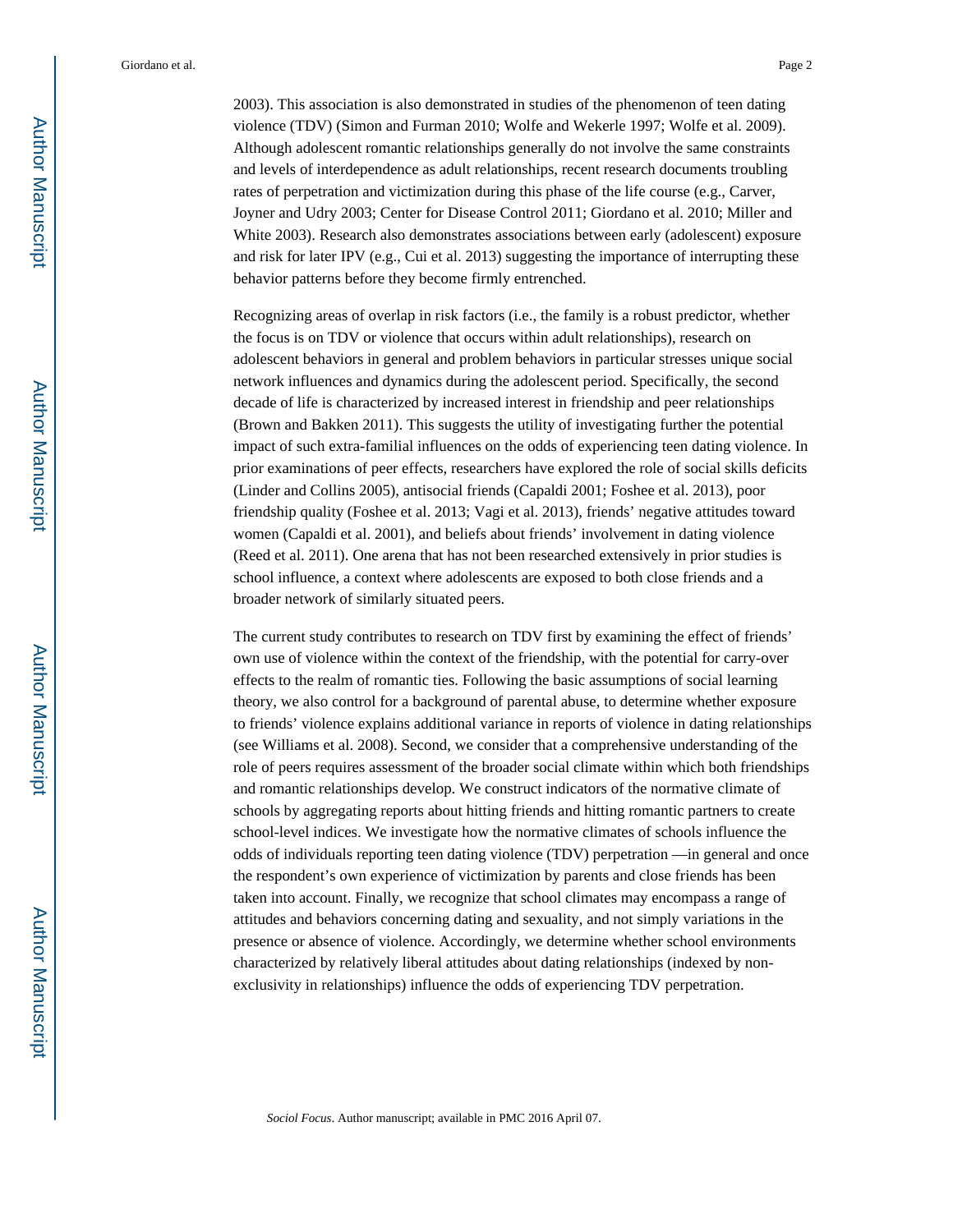#### **BACKGROUND**

#### **Parents' Use of Violence**

Witnessing parents' use of violence against each other and child abuse are known risk factors for later intimate partner violence, and prior research documents effects for both forms of intergenerational exposure (see, for example, Milletich et al. 2010). Moreover, in a recent review, Foshee, Reyes and colleagues (2011) conclude that child abuse, as the more direct form of victimization, is more consistently linked to later violence perpetration within intimate relationships. Studies using both retrospective and prospective reports (Cui et al. 2010; Renner and Whitney 2012; White and Widom 2003) find that individuals exposed to parental violence in the form of childhood maltreatment are significantly more likely to be both victims and perpetrators of violence in their future romantic relationships, and this finding is consistent among men and women.

However, some researchers suggest that it is inappropriate to conceptualize the intergenerational transmission of violence as an inevitable process (Thornberry, Knight, and Lovegrove 2012). For example, while Stith and colleagues' (2000) meta-analysis of the relationship between growing up in a violent home and experiencing IPV perpetration or victimization in adulthood finds support for a social learning perspective, the authors note that correlations are generally weak to moderate. Similarly, other research finds that while childhood maltreatment is associated with attitudes supporting dating violence when measured at the same points in time, such attitudes are often not predictive of adolescents' future experiences with IPV (Wolfe et al. 2004). Given that individuals' attitudes and behaviors are not sole products of the presence or absence of childhood maltreatment experiences, it is potentially useful to extend basic tenets of social learning theory to include extrafamilial influences.

#### **The Role of Adolescent Friendships**

Recognizing that peer relationships are central to child and adolescent development (e.g., Hartup 1978; McLean and Jennings 2012; Newman, Lohman and Newman 2007; Sullivan 1953; Waldrip, Malcolm, and Jensen-Campbell 2008), prior research has increasingly incorporated various dimensions of peer relationships into studies of TDV. Some of this research emphasizes attachment processes, which generally stress continuity between early family dynamics and the quality of ties formed later in the life course (Bowlby 1982; Cook, Buehler and Fletcher 2012; Cui et al. 2002). This theoretical perspective leads to a social skills deficit hypothesis, including the idea that a lack of strong attachment to parents may be associated with a lack of attachment within peer and romantic contexts. Some research has suggested that these skill deficits and the inability to form close ties are implicated in the experience of intimate partner violence perpetration and victimization (Busby, Holman and Walker 2008; Dutton 1994; Dutton, Starzomski and Ryan 1996; Wekerle et al. 2009). Social learning theories adapt a more neutral stance on the intimacy of these ties, focusing greater attention on the content of attitudes and specific behavior patterns that are acquired and reinforced through recurrent interaction and communication with others (Sutherland 1939). This basic social learning perspective provides a conceptual basis for exploring ways in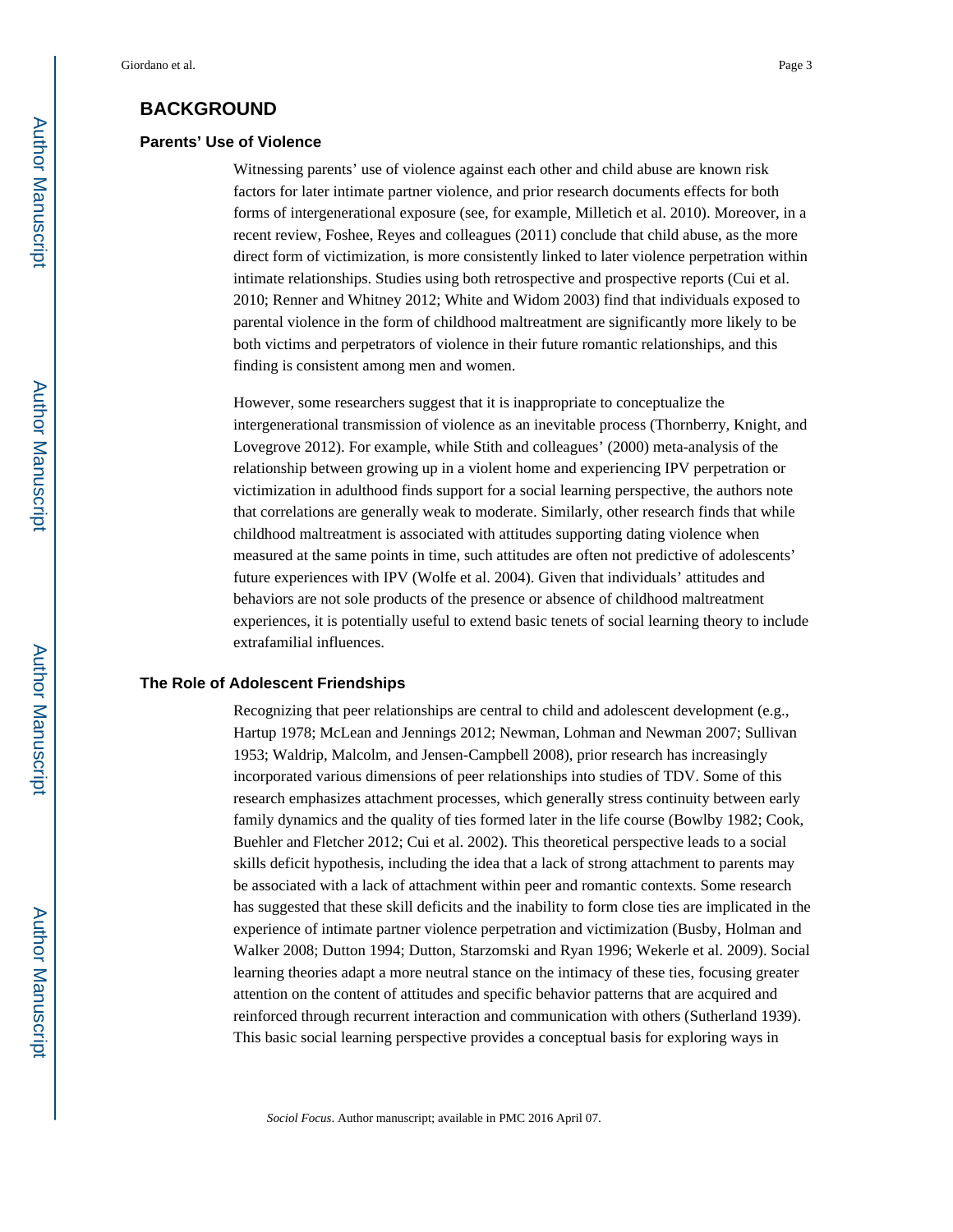which friends and peers contribute to the adolescent's socialization, beyond the effect of early experiences within the family context.

Findings from prior research do provide support for the current examination of extrafamilial influences, although most of this research has been confined to assessments of the attitudes or behavior profiles of close friends. In a recent exploration of the direct transmission of violence from peer to romantic relationship domains, longitudinal analyses indicate that adolescents with friends who perpetrate dating violence are significantly more likely to perpetrate dating violence themselves (Foshee et al. 2013). Cochran et al. (2011) also show that individuals who report IPV experience expected that significant others would not react as negatively to their victimization as those who did not report IPV. Conversely, research has shown that adolescent reports of hostile interactions and violence within their close friendships are associated with general hostility as well as both IPV perpetration and victimization within later romantic relationships (Stocker and Richmond 2007; Williams et al. 2008). Longitudinal analyses have also shown that, for males, deviant peer associations and hostile talk about women among peers during adolescence are significantly and positively associated with aggression toward a romantic partner in young adulthood (Capaldi et al. 2001). These findings thus provide empirical support for the general premise that social learning processes continue to operate as the individual's network of affiliations develops outside the confines of the family.

#### **Broader Contextual Influences**

As suggested above, most of the research on peer effects has examined attitudes and behaviors of the adolescent's immediate circle of friends. This is generally consistent with Sutherland's idea that relationships characterized by numerous opportunities for interaction and communication are more likely to be influential relative to remote sources (mass media, forexample). However, there is a long tradition of sociological theorizing and research that highlights the importance of the broader context and one's wider network of affiliations and contacts – from "the strength of weak ties" argument (Granovetter 1973; Kreager and Haynie 2011) to classic and contemporary treatments of neighborhood effects (Sampson 2012). Thus, it is generally recognized that friendships necessarily unfold against a broader socio- economic landscape that may directly and indirectly influence a range of behavioral outcomes, including violence (Bronfenbrenner 1986; Cohen and Felson 1979; Morenoff, Sampson and Groves 1989; Sampson and Raudenbush 2001; Sampson, Raudenbush and Earls 1997). Although many studies have explored the role of neighborhood effects on crime and general violence, more recent work has begun to examine neighborhood contexts in relation to violence with intimate others among both adolescents and adults (Browning 2002; Reed et al. 2009; Shnurr and Lohman 2013). These studies of neighborhood effects suggest the general importance of the broader social context, yet scholars with an interest in youth development (e.g., Eccles and Roeser 2011; Eder, Evans and Parker 1995; Eder and Kinney 1995; Fleming et al. 2008; Kasen et al. 2009) stress the critical role of the school for understanding the character of adolescent life.

Within the confines of the school, unique status systems and norms emerge that draw from the broader neighborhood environments in which they are located but are never an exact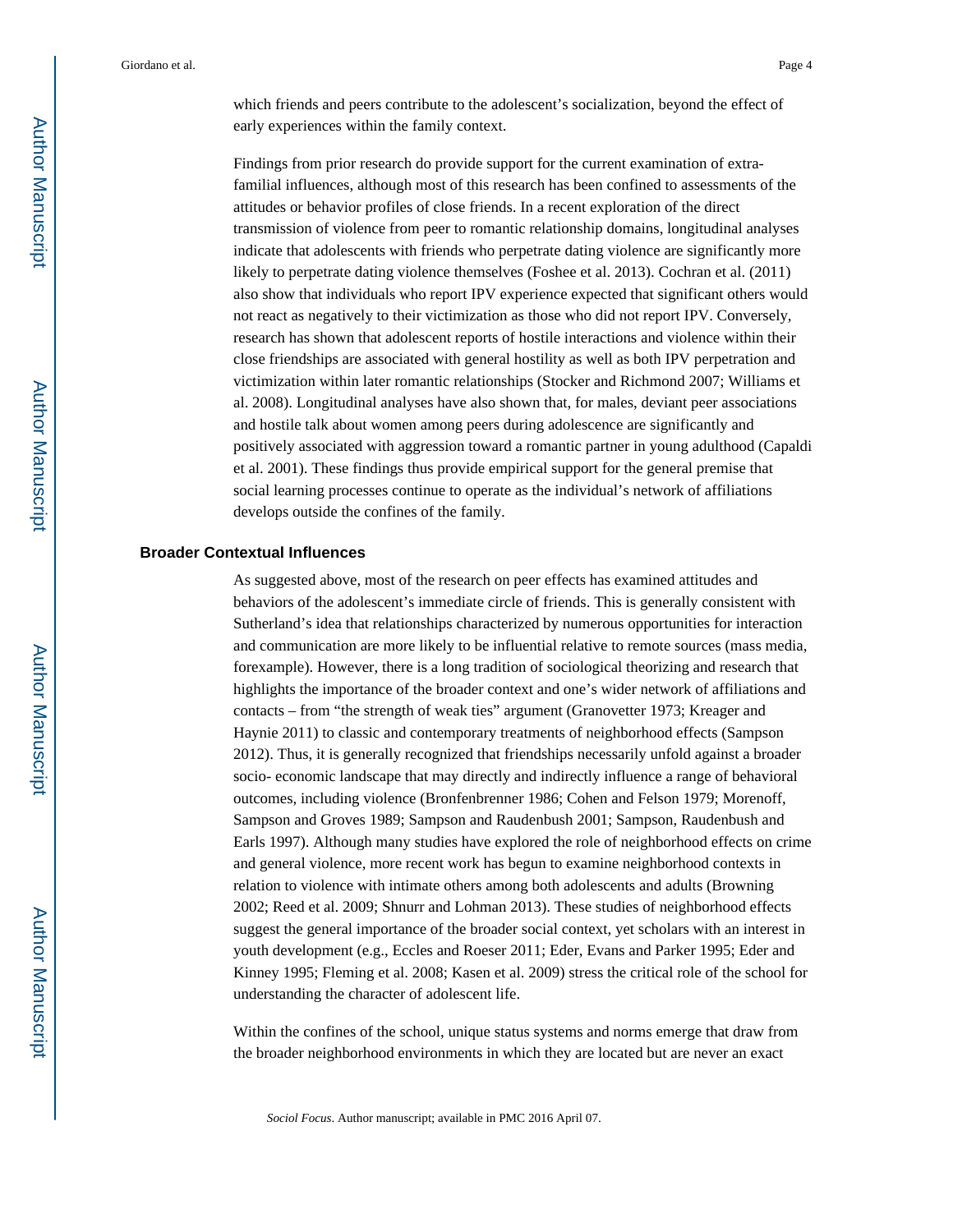replica (Corsaro 1985, 2005; Eder et al. 1995). In an examination of general patterns of violence, Felson et al. (1994) find that an aggregated measure of school values regarding violence is a significant predictor of interpersonal violence perpetration, controlling for respondents' own commitment to values regarding violence. More recently, Klein, Cornell, and Konold (2012) analyze the relationship between school climate and a range of different risk behaviors, including carrying a weapon to school and engaging in physical fights. The researchers find that students who feel that bullying and teasing are widespread at their school are more likely to engage in risk behaviors themselves. Specific to intimate partner violence, O'Keefe's (1998) analysis of dating violence predictors indicates that both community and school violence exposure, measured by the type and frequency of violent behaviors that respondents witnessed during the past year, are significant predictors of TDV perpetration for both males and females.

The studies described above examine how general exposure to violence may affect both generally violent and TDV-specific behavior, but most studies have not examined variations in school-level exposure to TDV itself. One exception is Straus and Savage's (2005) International Dating Study, which relies on college students and includes aggregated IPVspecific behavioral predictors of individual IPV outcomes. In this study, school climate is measured by the percentage of students at each university who report being physically attacked or who injured a dating partner in the last year. In addition to the finding that child maltreatment (neglect) increases the likelihood of intimate partner violence, attending a university with a high level of dating violence is positively associated with IPV perpetration at the individual level. Further, the link between childhood maltreatment and engaging in violence against a partner is stronger at universities in which dating violence is more prevalent. In the current analysis, we rely on responses of all individuals in the study who attend the same school to construct aggregated measures of TDV perpetration, as well as school-level reports about perpetrating violence against friends. This will allow us to distinguish the potential role of school-level exposure to TDV and friends' use of violence, and whether such broader contextual factors matter for understanding TDV once more proximal social influences (i.e., parental abuse and being victimized by friends' aggression) have been taken into account.

#### **Expanding the Concept of School Climate**

The most straightforward approach to understanding social learning influences on violence has been to concentrate on the violent attitudes or behaviors of significant others (and more rarely the "wider circle," as reflected in studies of neighborhood or school effects). Yet it is potentially useful to broaden the scope of our inquiry and conceptualization of what constitutes the normative climate of a school to include nonviolent attitudes and behaviors that may also increase violence risk. Specifically, in recognizing that dating violence may stem from dynamics that are unique to intimate relationships, we extend our assessment of school climate to include variation in norms about behavior within the dating realm. Adolescents are keenly interested in the world of dating and sexuality, but do not have an extensive backlog of experience about how best to conduct their romantic lives. Thus, social learning and socialization processes are ongoing as individuals gradually develop understandings about appropriate ways to conduct this type of relationship *in particular*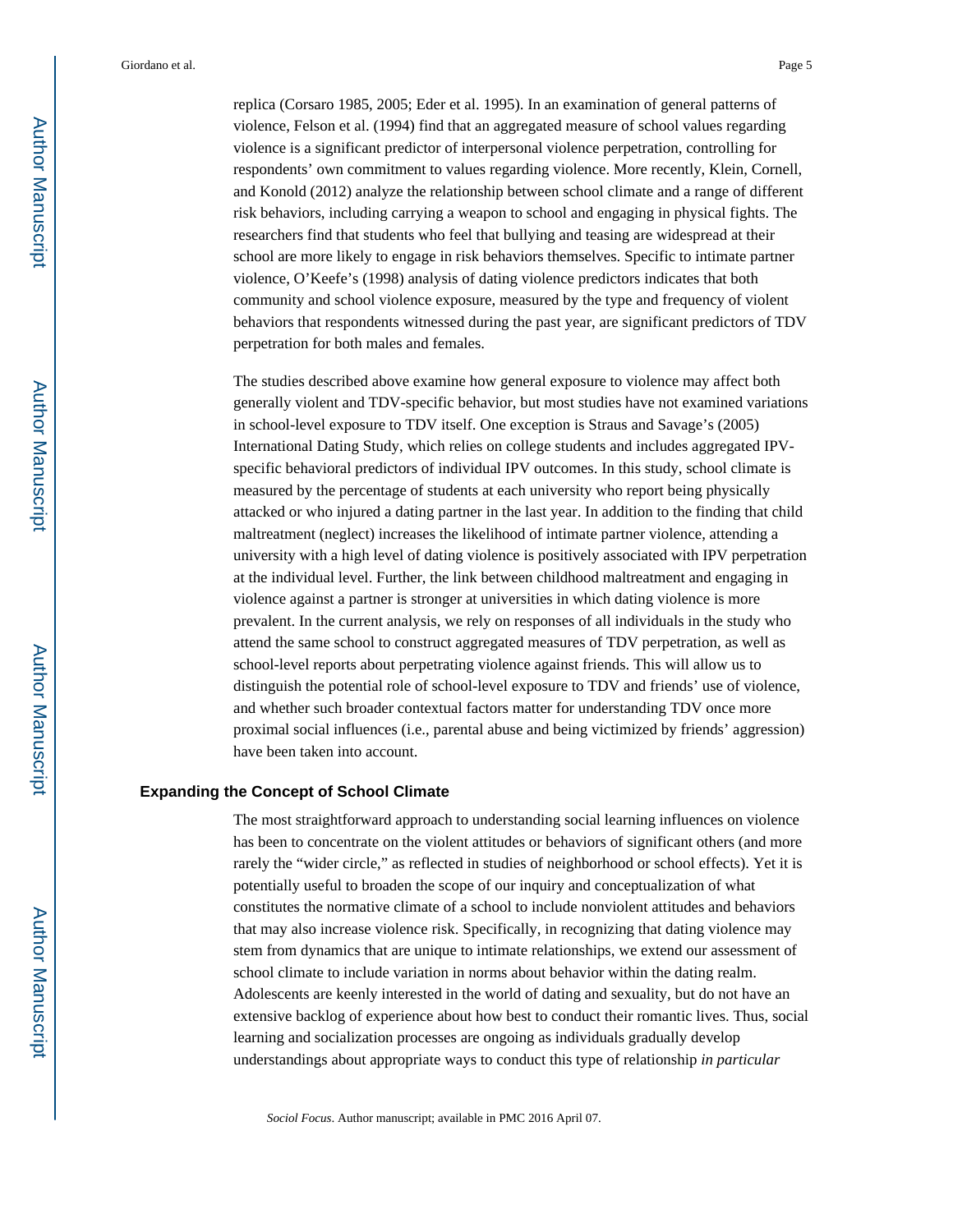(e.g., is it acceptable to date more than one person at a time; are these relationships likely to include much discord/drama; are there some conditions under which it might be acceptable to hit a partner?). We focus attention on the school climate regarding non-exclusivity of relationships, as prior research has documented that concerns about "infidelity" are significantly related to relationship discord and both violence perpetration and victimization (Giordano et al. 2010; Volz and Kerig 2010). Miller and White's (2003) qualitative study is particularly important in highlighting that concerns about partner non-exclusivity are often implicated in teenage girls' as well as boys' use of violence within the context of romantic relationships.

While infidelity references dyadic behavior and a third party, a sense of what is considered desirable, acceptable, tolerable, or subject to derision is learned through processes of socialization (Harris 1977). Related to this social learning process, definitions of what constitutes cheating, or non-exclusivity, in romantic relationships vary. As Wilson et al. (2011) and others (e.g., Blow and Hartnett 2005; Feldman and Cauffman 1999; Shackelford and Buss 1997; Wilson et al. 2011; Yarab, Allgeier and Sensibaugh 1998) suggest, aside from the more straightforward notion of sexual contact or intercourse, cheating may include "gray" areas, such as flirting with or spending time with someone else. Thus, it is important to understand variations in the normative climates to which young people are exposed, as some contexts may be characterized by higher levels of non-exclusivity and related concerns that connect to negative emotions and conflicts within the romantic realm. In the current analysis, we explore whether the broader school climate with respect to norms about this aspect of dating behavior influences variations in TDV self-reports—in general and after taking into account other violence risk factors.

#### **Social Learning beyond the Realm of Close Ties**

As noted briefly above, most research on the mechanisms underlying social learning theories have concentrated on the centrality of close intimate ties. Sutherland and other theorists (e.g., Homans 1950; Ridgeway 2006; Sutherland 1939) posit that the intimacy of ties is generally associated with influence as: (a) the reoccurring nature of such interactions provides the most frequent opportunities for communication and modeling to occur, and (b) views/opinions of valued others are believed to "count" more. Yet as Simmel (1950) theorizes, less intimate others possess an "attitude of objectivity" that is often difficult to ignore. Within the school context in particular, scholars have noted that the wider circle of peers and cliques may be a somewhat tougher audience relative to close friends, as status and reputational processes and the dynamics of inclusion/exclusion come into play (Brown, Mory, and Kinney 1994).

How do these broader normative climates exert an influence, when almost by definition the "wider circle" does not have recurring, intimate access to the individual? The work of Eder et al. (1995) and other interpretive theorists is particularly instructive in this regard (see, for example, Corsaro 1985 and 2005). These researchers focus heavily on various forms of communication that are not limited to the small circle of close friends—such as gossip, storytelling, teasing and ridicule that serve to communicate and, in effect, create localized cultural worlds during the adolescent period (Fine and Kleinman 1983). Along with these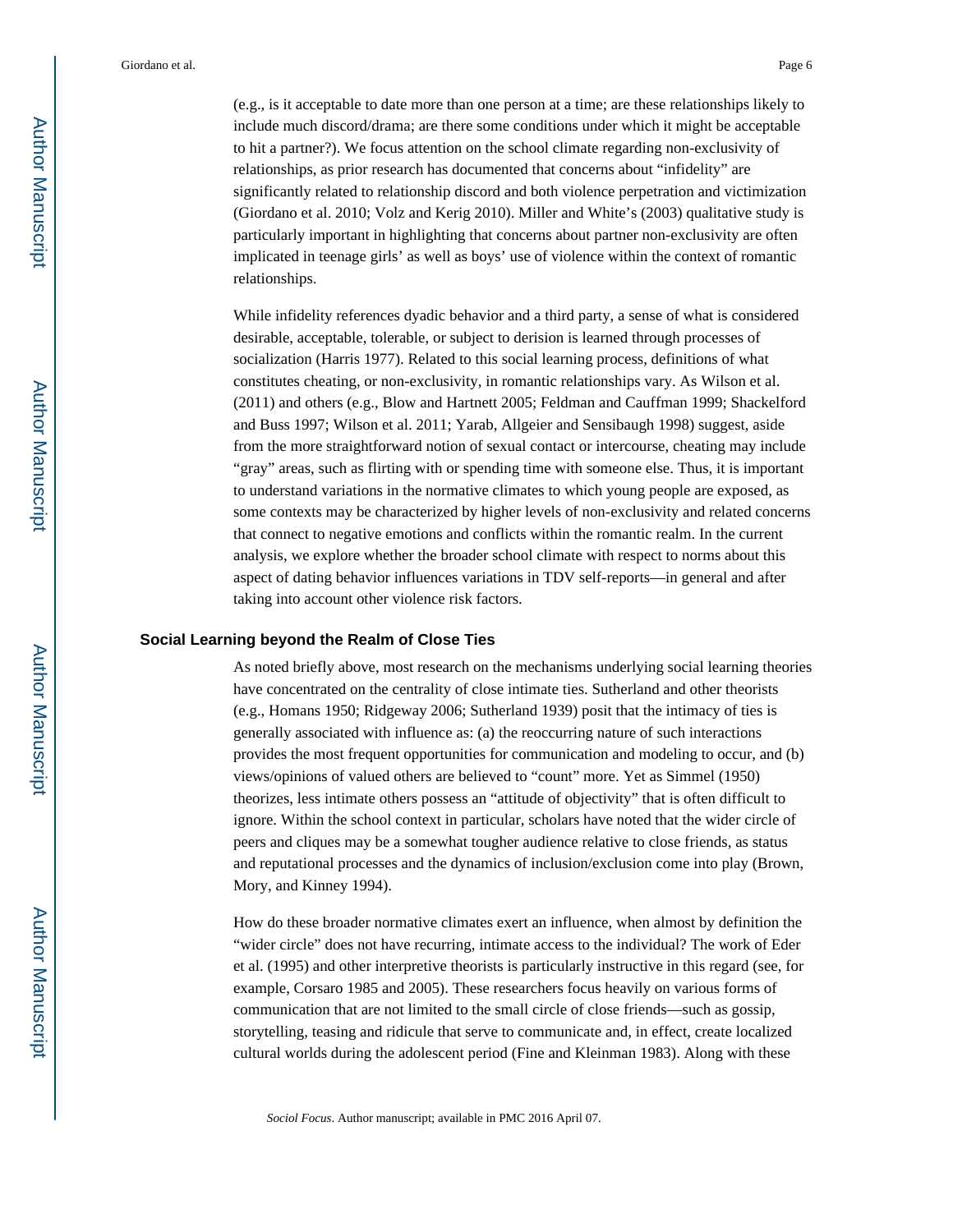more ritualized forms of communication, students engage in routine, taken-for-granted communications with a range of others characterized by a measure of "nearness and remoteness" (Simmel 1950; Giordano 1995)—friends of friends, fellow-travelers on the bus, bandmates, teammates, siblings' friends, dating partner's friends, classmates, friends from grade school. These forms of communication, combined with direct observation, create cultural knowledge and act as a socializing influence that transcends the attitudes and opinions of close friends.

Given its more intimate and private nature, compared to other forms of violence, TDV may be less likely to be observed by those outside the romantic partnership. However, adolescents may observe some TDV at school or in other social settings. Yet, as with traditional forms of school violence, the communication that surrounds a given act of violence (e.g., gossip about the incident) adds to the adolescent's understanding about its meaning. These are, thus, all mechanisms of social learning that together comprise the adolescent's understanding of the normative climate of a given school. For example, in a series of focus groups, Johnson and colleagues (2005) found that some teens view partner violence as reflecting that a given relationship is a serious one, or a sign of being in love, rather than a destructive pattern that calls for immediately breaking up with the offending partner. Acts that are seen as constituting various types of infidelity are subject to direct observation and gossip, as well as other forms of communication about how such violations of trust should be viewed and managed. Eder (1995) states that within the context of the middle school she studied, socialization pressures were strong to "always be in love," but there was an equally strong cultural belief that it is appropriate to love/date only one person at a time. Yet this investigation was limited to a relatively advantaged school environment, suggesting the need to explore variations in these normative climates around such dating norms (i.e., schools will likely vary in the prevalence of relationship "concurrency," teens' involvement in overlapping relationships—see, for example, Ford, Sohn and Lepkowski 2002) as well as in the level of exposure to TDV and other forms of violence. Eder's (1995) discussion also was focused on norms associated with girls' socialization, and prior studies have documented higher rates of non-exclusivity among males (Giordano et al. 2013). Yet as Miller and White (2003) demonstrated, young women are, nevertheless, directly affected by young men's relationship behaviors, suggesting the potential for discord that relates to these areas of mismatch in peer socialization. This investigation of extra-familial influences thus includes attention to school-level a) violence, b) reports of non-exclusivity, and c) TDV, as well as traditional peer and family indicators. Subsequently, we explore whether these factors differentially influence male and female self-reports of TDV perpetration.

## **THE CURRENT STUDY**

This paper addresses a significant gap in the literature by extending the social learning perspective to include attention to multiple levels of social network influence. We assess the role of parental and friends' violent actions, and we also explore the role of the broader school context in understanding patterns of TDV. We assess whether three aspects of school normative climate (prevalence of non-exclusivity, violence within the friendship context, and reports of TDV) make a difference for understanding TDV, net of experiences within the more immediate circle of family and close friends. This analysis relies on data derived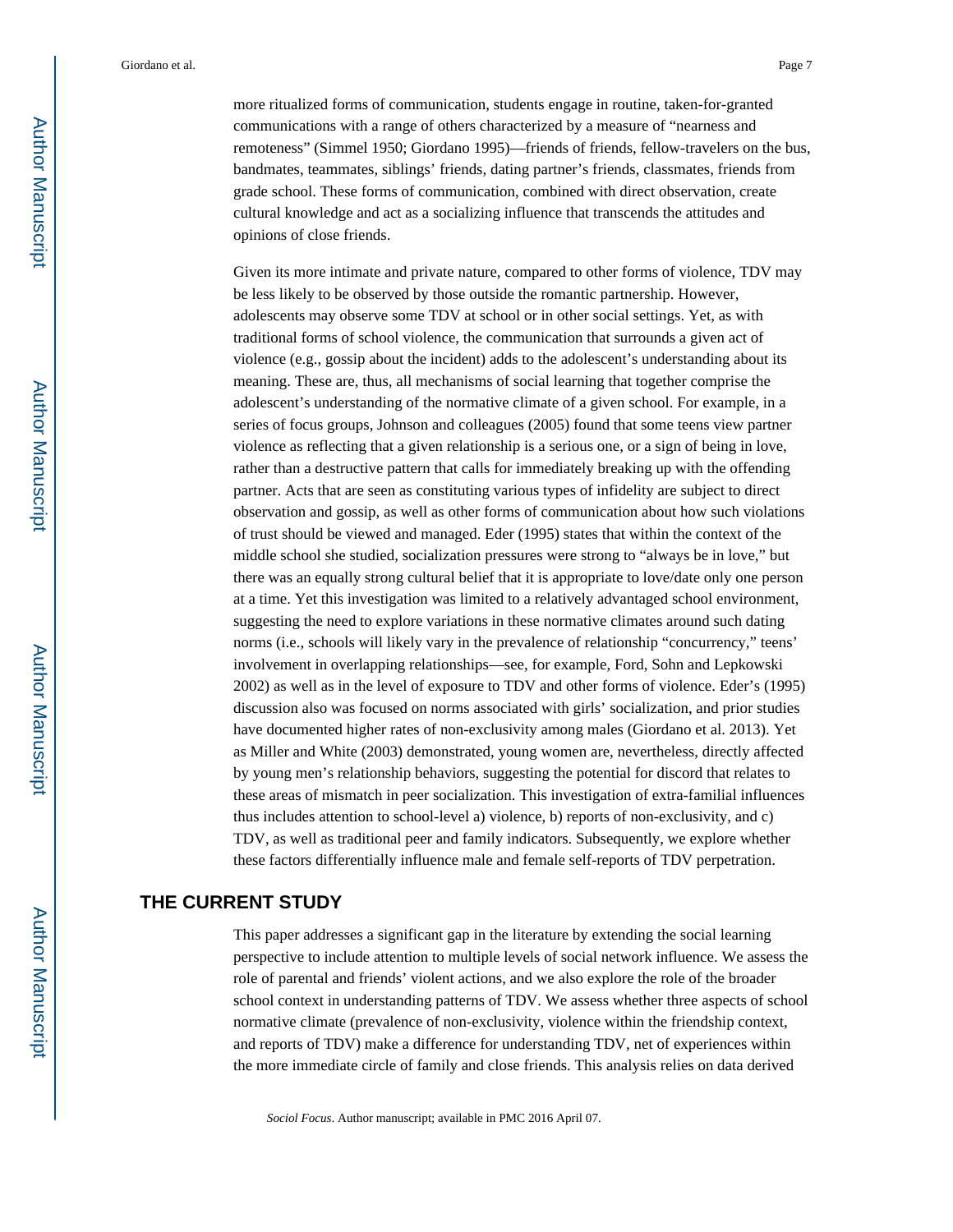from a study with a strong relationship emphasis, the Toledo Adolescent Relationships Study (TARS) and includes respondents who attend a range of different schools.

The first step in the analysis is to determine whether parents' use of physical violence and reports of friends' use of violence toward the respondent are significantly related to the odds of using violence within the context of the individual's current or most recent dating relationship, net of basic socio-demographic and family correlates. An asset of this study is that we construct school-level indices of TDV experience by aggregating responses of all TARS respondents attending the same school to reflect the percentage of others at the same school who report "hitting friends" and "hitting romantic partners." This will allow us to determine whether school-level variations in TDV perpetration are related to respondent reports, once more proximal influences are taken into account. We develop a third indicator focusing on dating norms; specifically, the prevalence of non-exclusivity across the various school contexts. Due to the young age of those in the sample and in line with more inclusive concepts of what constitutes cheating or non-exclusivity (Feldman and Cauffman 1999; Wilson et al. 2011; Yarab, Allgeier, and Sensibaugh 1998), we assess a range of behaviors that could be sources of jealousy and discord at both the individual- and school-levels, including flirting with or "seeing" others, as well as having sex with someone other than their romantic partner. We examine whether school-level reports of non-exclusivity are significantly related to reports of intimate partner violence. This model controls for the individual's own non-exclusivity, to determine whether the broader school climate appears to have an effect beyond an association with one's own behavior. Thus, we assess how specific domains of the school climate (general violence, the prevalence of TDV and nonexclusivity) are tied to TDV.

# **DATA**

The TARS study is based on a stratified random sample of 1,321 adolescents and their parents/guardians from Lucas County, Ohio. The sampling frame of the TARS study encompasses 62 schools across seven school districts, and the initial sample was drawn from 7th, 9th, and 11th grade enrollments records, although school attendance was not a requirement for inclusion in the study. The names and addresses of potential participants were obtained through a complete roster of all students enrolled in Lucas County schools, available under the Ohio Open Records Act. Accordingly, all public school districts within the larger county participated in the present study. Devised by the National Opinion Research Center, the stratified random sample includes over-samples of Black and Hispanic adolescents. Based on analysis of U.S. Census data, the TARS sample is similar to the national population in estimates of race and ethnicity, family status and income, and education. For example, among those 12–18 years old in 2001, 19.5 percent in the nation, 22.4 percent in Lucas County and 21.3 percent in the TARS lived with a single mother.

The TARS structured data were collected in the years 2001, 2002, 2004, 2006, and 2011, and the quantitative analyses presented here rely on structured interviews conducted at wave 1, when respondents are, on average, 15 years of age. Interviews generally took place in respondents' homes, and after preliminary data were entered, the respondent completed the bulk of the interview using laptops to enter the information directly (CASI). The analytic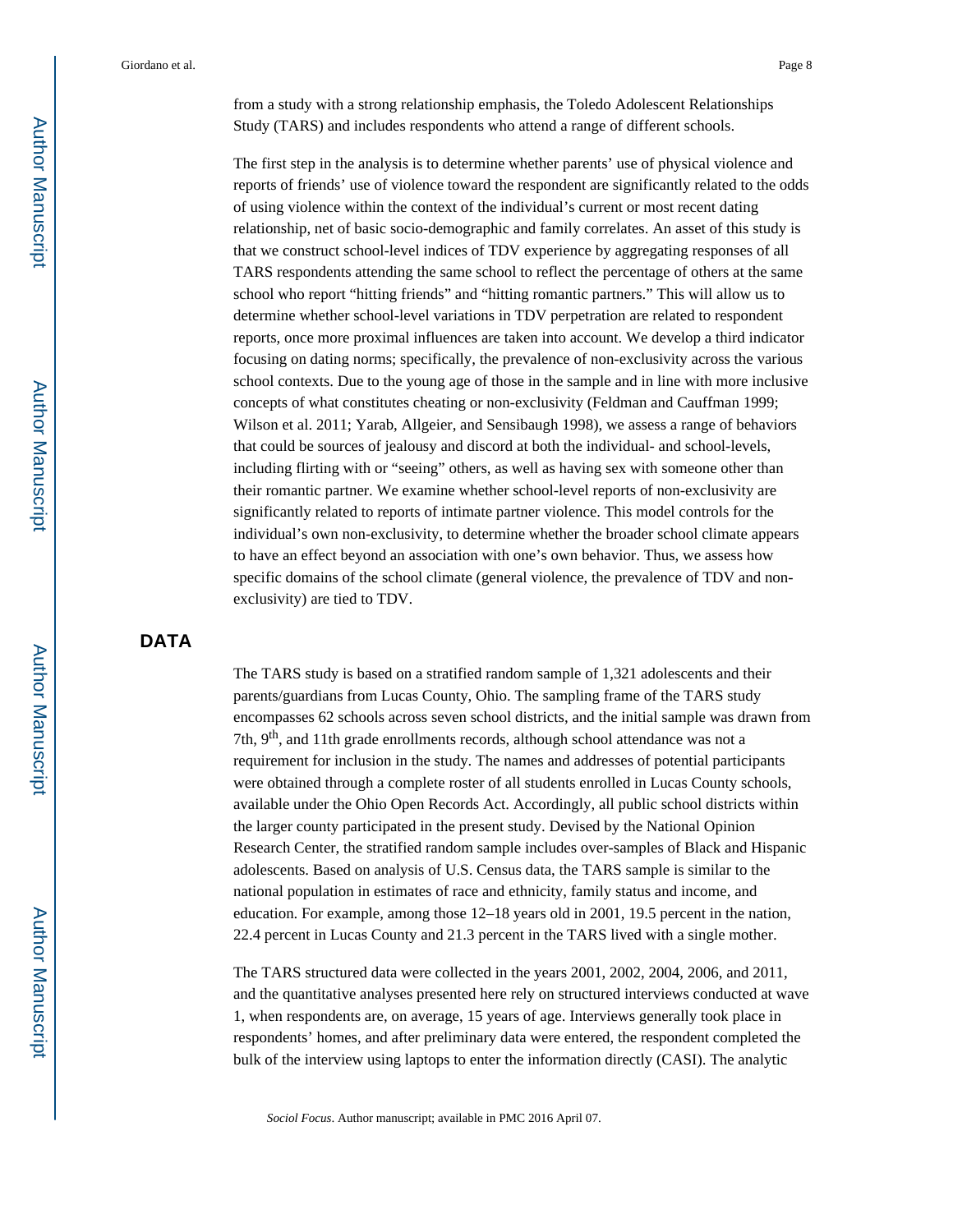sample includes all those who participated in wave  $1 (N = 1,316)$ , but individuals who reported no current or recent relationship ("recent" defined as occurring within the past year), i.e., "non-daters," were excluded from the analyses  $(n = 297)$ . More specifically, in order for individuals to be considered "daters" and included in the present analyses, they must have responded affirmatively that they were currently dating someone at the time of the wave 1 interview, or had dated someone in the last year leading up to the wave 1 interview. In the current study, given the considerably young age of respondents, "dating" is defined as the respondent "liking a girl/guy who likes you back." The present analyses also excludes those individuals attending a school where the sample size was too small to construct normative climate measures  $(n = 64)$ . The final analytic sample thus consists of 955 respondents (467 male and 488 female respondents).

## **MEASURES**

For many of the domains assessed, information is available about perpetration of violence as well as victimization. Due to our focus on social learning processes, we have a conceptual interest in what parents, friends, and broader network contacts do (perpetration that occurs by these actors/within these environments), and whether this makes a difference for understanding variability in the respondent's reports about their own behavior (perpetration) within the romantic context. Thus, we focus on the parents' use of coercive practices toward the child, reports about friends' hitting the focal respondent, and school-level measures of the use of violence toward friends and romantic partners. Similarly, we assess respondent's self-reports of non-exclusivity in their current/most recent relationship, and the aggregated measure is derived from reports of all others in the TARS survey who reported about their own "fidelity" within the context of their current/most recent relationships. Certainly victimization experiences figure into a comprehensive portrait of dynamics within each context; yet we also estimated models relying on alternative indices (i.e., the victimization corollary to each of these scales; composite scales reflecting "any violence" within a given domain), and supplemental models relying on these alternative indices produced a very similar pattern of results.

#### **Dependent Variable**

Teen dating violence (TDV) perpetration is based on responses to four items from the revised Conflict Tactics Scale (CTS) (Straus and Gelles 1990), including whether the respondent had "thrown something at," "pushed, shoved or grabbed," "slapped in the face or head with an open hand," and "hit," in reference to experiences with the current or most recent partner. Due to the skewed distribution of responses to these items, TDV perpetration is dichotomized, where individuals reporting perpetrating any of these acts are coded as 1. A victimization scale composed of the same measures is used in supplemental analyses in which victimization is the dependent variable.

#### **Key Independent Variables Individual-level social learning constructs—**

Parental violence is based on an item that asked respondents how often their parents push, slap, or hit them during disagreements. Responses range from "never" to "two or more times per week." Again, due to the skewed nature of the distribution, this measure is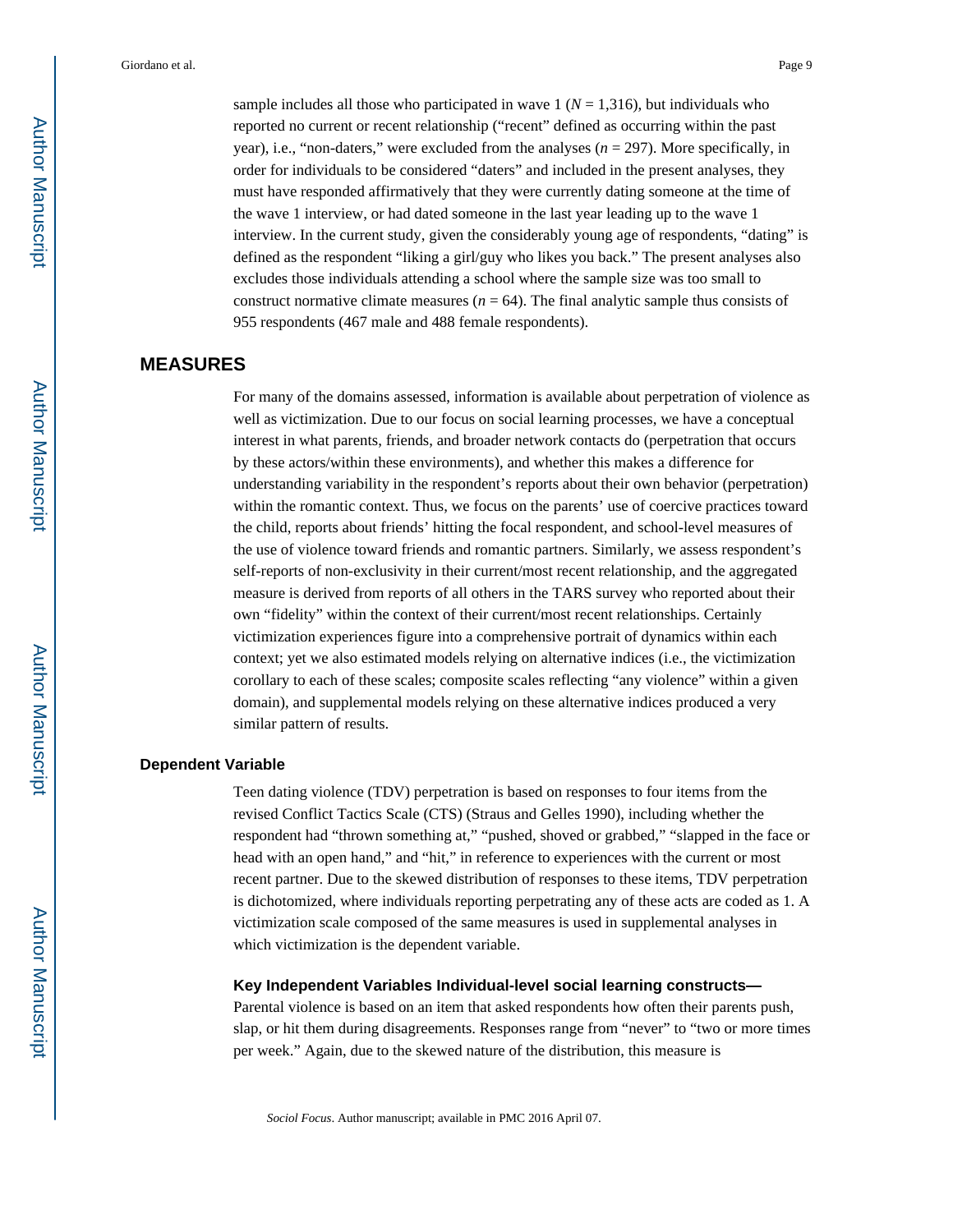dichotomized, where only those respondents reporting "never" are coded as 0 and 1 otherwise. Friends' violence is based on responses to four items, which elicit information about how often a friend threw something at; pushed, shoved or grabbed; slapped the respondent in the face or head with an open hand; and hit them. To align with measures of TDV perpetration and parental violence, as well as due to the skewed distribution of the measure, friends' violence is also dichotomized, where only those respondents reporting that they have never been victimized by their friends are coded as 0 and 1 otherwise.

**Relationship dynamics—**Given that infidelity is a strong risk factor/correlate of TDV and IPV (Giordano et al. 2010; Miller and White 2003; Volz and Kerig 2010), a measure of a respondent's own involvement with someone else while dating a current/most recent partner is assessed. Due to the young age of the sample and in line with more inclusive concepts of what constitutes infidelity (Feldman and Cauffman 1999; Wilson et al. 2011; Yarab, Allgeier, and Sensibaugh 1998), we assess a range of behaviors that could be sources of jealousy and discord at both the individual- and school-levels. Thus, "non-exclusivity" in the present study is based on responses to three items: whether the respondent has ever flirted with, "seen," or been physically involved with someone other than their dating partner. Respondents reporting positively about at least one of these measures are coded as 1, whereas only those respondents reporting they have never engaged in any of the three behaviors are coded as 0.

**Contextual factors—**School-level friend violence is based on responses to four items: asking respondents how often they have thrown something at one of their friends; pushed, shoved, or grabbed them; slapped a friend in the face or head with an open hand; or hit a friend. Each of these individual-level responses is dichotomized, where only those respondents reporting that they have never been violent toward their friends are coded as 0 and 1 otherwise. Then, to assess friend violence at the school-level, responses of all TARS respondents attending the same school (deleting the respondent's own reports), are aggregated, to construct a school-level index that reflects the percentage of others at the same school who report violence toward friends. Based on these percentages, we categorize schools into low (contrast category), high, and midrange categories. Thus, the bottom third of schools with the lowest percentage of friend violence are categorized as low, the top third of schools with the highest percentage of friend violence are categorized as high, and the remaining schools are categorized as midrange. This measure allows for the analysis of the respondents' peer climate and whether general violence is more or less commonplace within the specific school that they attend.

School-level partner violence is based on responses to the four CTS perpetration items used in the measurement of the dependent variable. Thus, these items include how often the respondent has: thrown something at; pushed, shoved or grabbed; slapped in the face or head with an open hand; or hit their partner. Similarly, due to the skewed distribution of the responses, only those individuals reporting "never" to all four items are coded as 0, while individuals positively reporting on any of the four items are coded as 1. Then, to estimate the normative climate of the school, the individual responses are aggregated within each school, minus the respondent's own report. As with school-level friend violence, this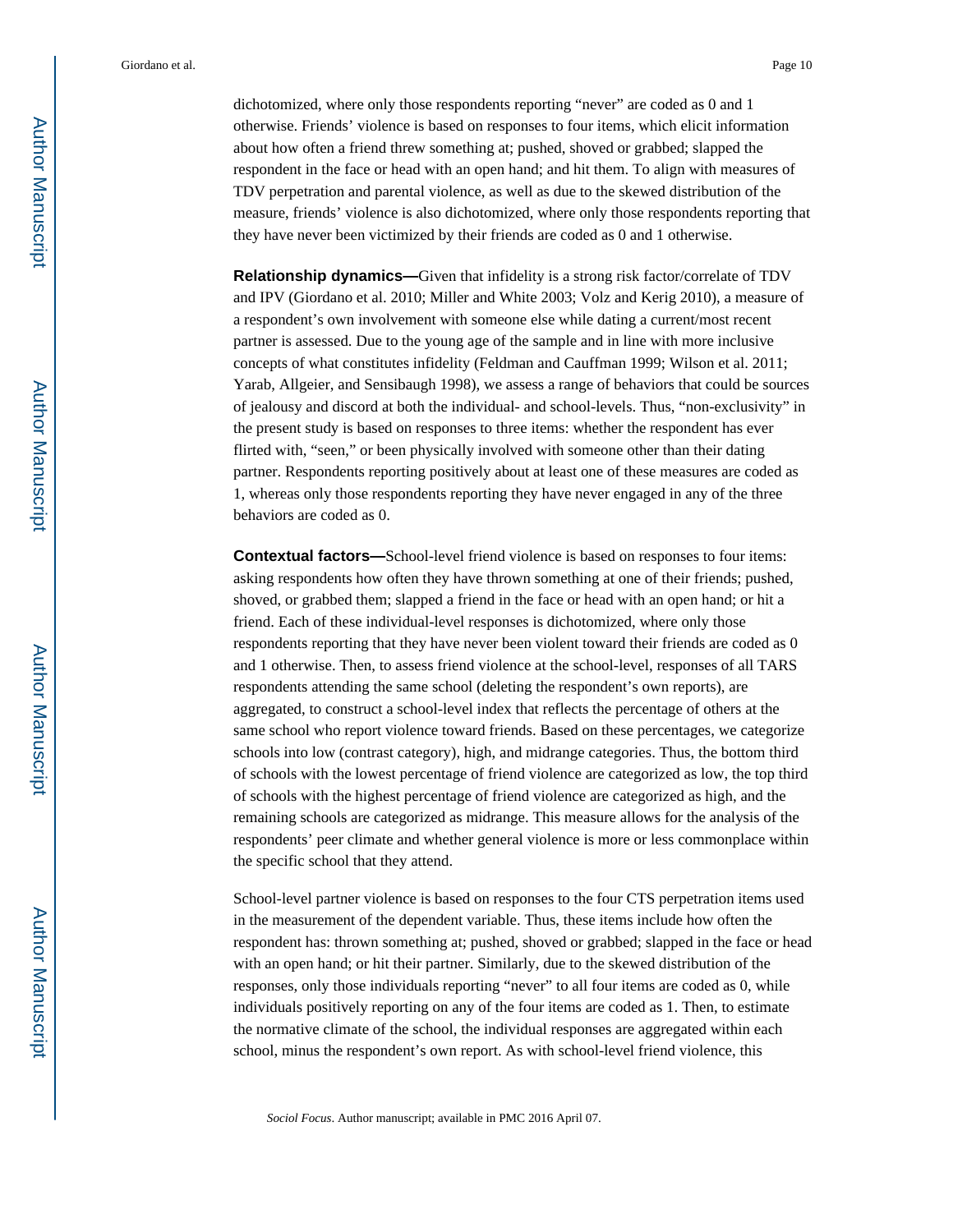measure reflects the percentage of respondents within each school who report being violent with their partners. These percentages are then used to classify schools into low, serving as the contrast category; high, and midrange levels of partner violence, as was done with the school-level friend violence measure. The distinction between this measure and the schoollevel friend violence measure allows for the examination of whether and to what degree exposure to TDV-specific violence is significantly related to TDV perpetration, when general school-level violence exposure has been taken into account.

Finally, school-level non-exclusivity is the aggregated response to the individual-level nonexclusivity measure. The measure included in analyses is the percentage of respondents within each school who report non-exclusivity within the context of their current or most recent relationship. Based on these percentages, we categorize schools into low (contrast category), high, and midrange categories. This measure allows for the analysis of the respondents' peer climate with respect to dating, and whether non-exclusivity is more or less commonplace within the specific school they attend.

**Controls—**Sociodemographic indicators (gender, age, race, family structure, and socioeconomic status) and relationship status are included in the analyses and represent traditional predictors of TDV. "Male" serves as the contrast category for gender, while age is measured in years and is based on the respondent's age at the time of the wave 1 interview. Three dichotomous variables represent the respondents' racial-ethnic status, which includes non-Hispanic White, serving as the contrast category; non-Hispanic Black; Hispanic; and "other" race-ethnicity. Family structure is measured by three dichotomous variables and includes two biological parents, serving as the contrast category, step-family, single-parent family, and any "other" family type. Socioeconomic status is based on two separate indicators. The first measure is based on the highest level of education reported in the parent questionnaire, represented by two dichotomous variables: less than a high school degree, serving as the contrast category, high school graduate, and college graduate. The second measure is the percentage of people living below the poverty level in the respondent's block level group, the block level being a smaller section of the census tract and containing approximately 1,100 people. Finally, in addition to socio-demographic indicators, a dichotomous variable assessing whether the respondents' reports are based on a current or a most recent relationship is included in the analyses. Those individuals reporting on TDV in their most recent, but not current, relationship serve as the contrast category.

#### **ANALYTIC STRATEGY**

We use logistic regression to assess the impact of parental and friend violence and school context on the odds of perpetrating TDV. We estimate zero-order models for the key independent variables, followed by a series of nested multivariate models. The first model regresses TDV perpetration on the basic control variables: age, gender, race, family structure, socioeconomic status, and relationship status. The second and third models add the parental and friend violence measures separately to determine whether the parents' and friends' use of violence are related to the respondent's self-report of TDV perpetration. The fourth model includes the respondent's report of non-exclusivity to assess whether this dating-specific risk factor is associated with TDV. Models 5 and 6 then address possible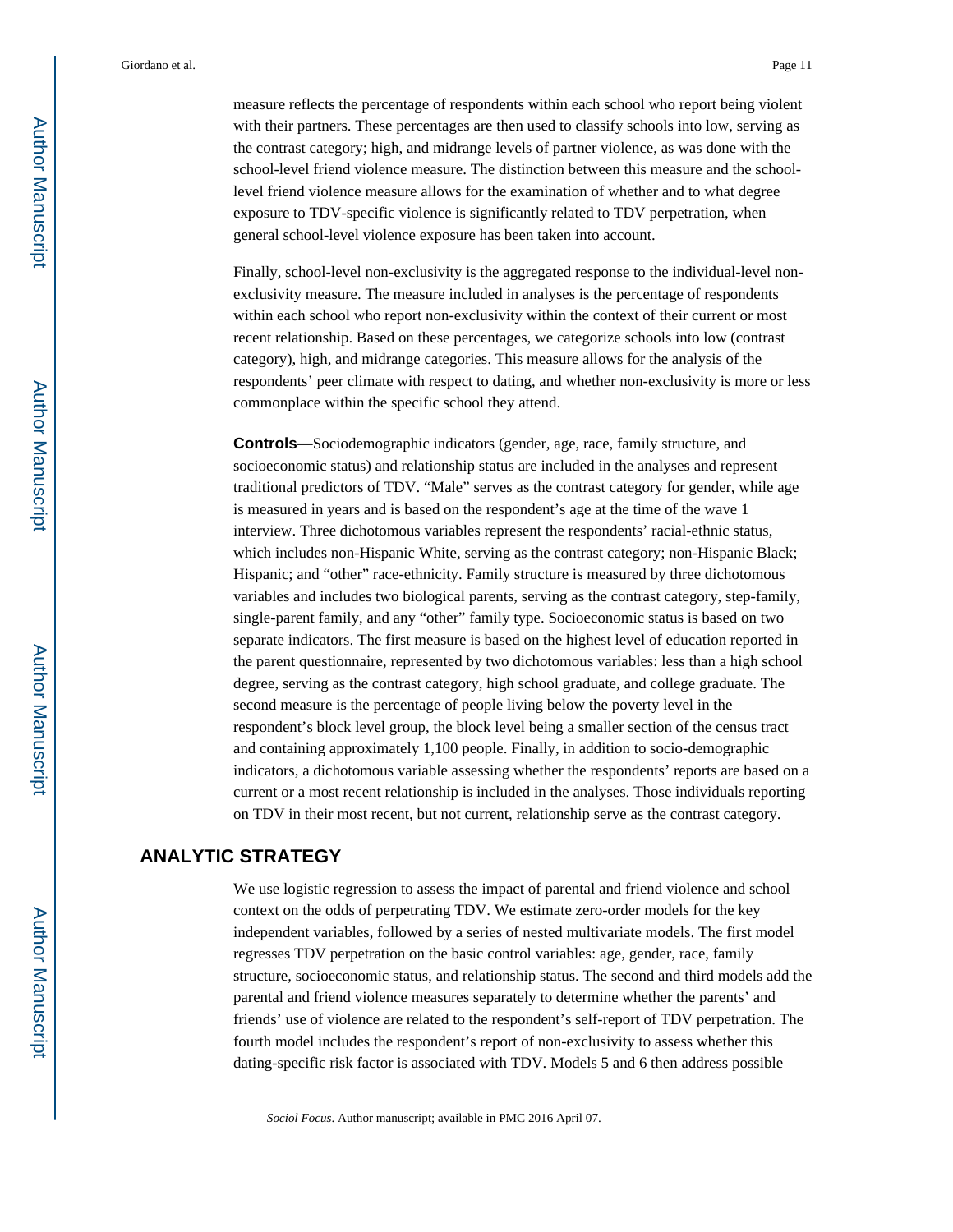contextual effects, as measured by aggregated school-level friend violence and school-level non-exclusivity, while model 7 includes aggregated school-level partner violence to assess contextual effects related directly to TDV. These analyses thus allow for the examination of whether school-level factors (the prevalence of non-exclusivity in romantic relationships, as well as both general and TDV-specific violence) influence TDV perpetration, in general and after taking into account more localized social experiences (i.e., parental and friend violence). We also estimate models including interactions of gender and each of the focal social network variables (parental victimization, victimization by friends, school-level TDV, school-level cheating) to determine whether these had a similar or distinctly gendered effect on the respondent's report of TDV perpetration.

#### **RESULTS**

Table 1 presents descriptive statistics for the socio-demographic, family, friend and schoollevel factors based on whether or not respondents report TDV perpetration within the context of their current/most recent romantic relationship. Consistent with prior work, among the full sample, we find that 16.33 percent of respondents reported TDV perpetration during adolescence, while 23.46 percent and 45.34 percent reported being hit by parents and friends, respectively. In terms of the school-level indicators we find the average score of friend violence is 54.55 percent from a range of 25 to 100 percent, the average score of school-level cheating is 76.13 percent with a range of 0 to 100 percent, and the average score for school-level IPV is quite similar to that of the individual-level respondent score at 16.34 percent from a range of 0 to 40 percent. While some of these percentages may seem quite high (i.e., 100 percent friend violence rate and 40 percent partner violence rate), it should be recognized that students in the current sample encompasses a largely urban metropolitan area that includes advantaged as well as very disadvantaged school settings, where we would expect violence and other deleterious outcomes to be higher than is the case in the general population. It is also noteworthy that there is significant variation across the various school-level indices (i.e., not all schools reporting high levels of partner violence also report high levels of friend violence or non-exclusivity). For instance, only five schools fall into the low, middle, or high-range categories on all three school-context measures.

Table 2 presents the results of regression models predicting TDV perpetration. The zeroorder model indicates that consistent with prior research, being hit by parents is significantly related to TDV perpetration. In addition, friends' use of violence toward the respondent and the respondent's own report of non-exclusivity within their current/most recent relationship are significant correlates of TDV. At the zero-order level, attending a school with a midrange level of violence toward friends is significantly related to TDV perpetration (relative to attending a school with low prevalence of friend violence reports), but the contrast of high and low friend violence is not significant. In contrast, attending a school with mid- and highlevel, in comparison to low-level reports of partner violence is positively and significantly associated with an increased likelihood of reporting TDV perpetration. Finally, attending a school with a high-level of reported non-exclusivity, as compared to a low-level, is significantly related to TDV perpetration, while midrange relative to low levels is not a significant correlate.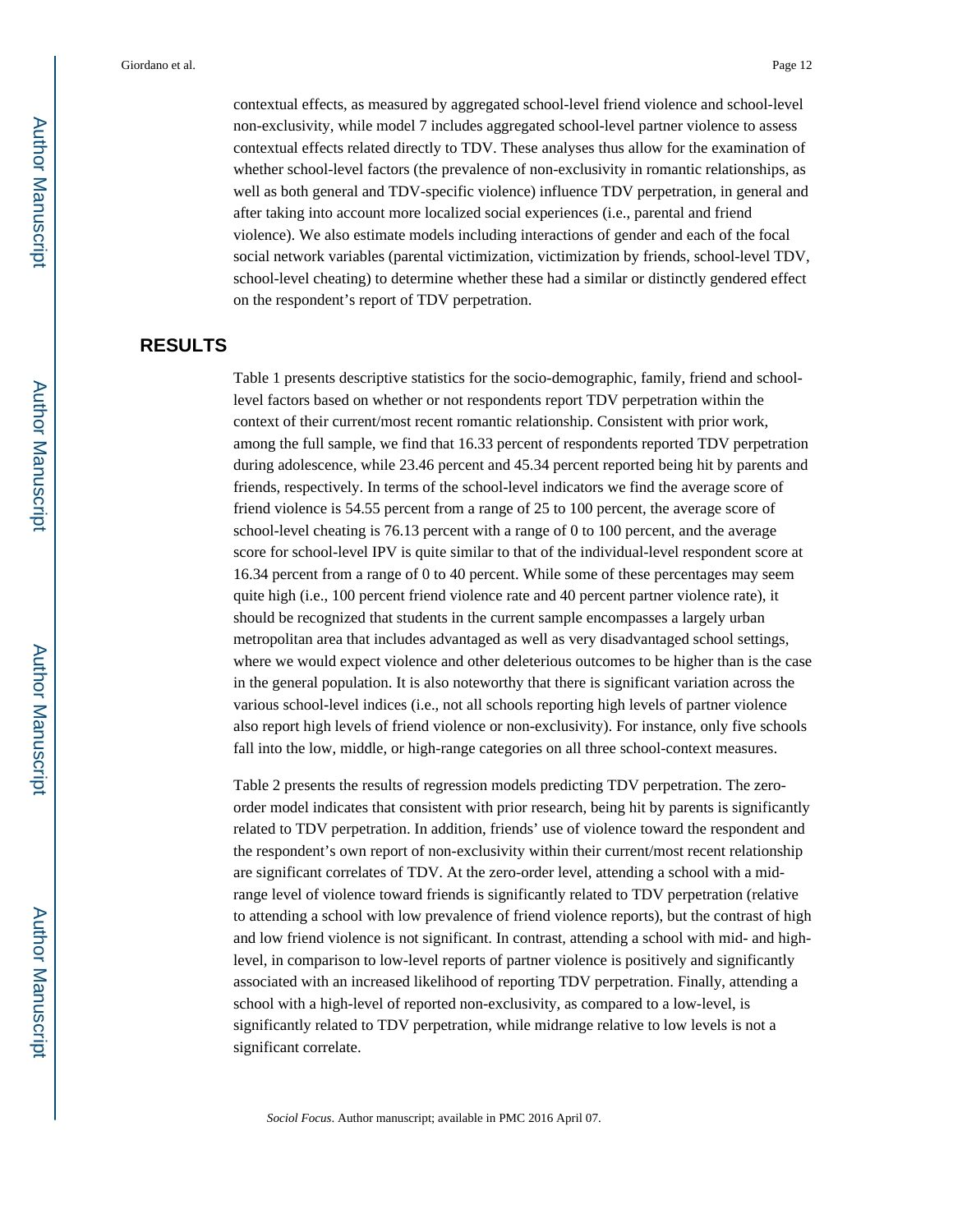Turning next to the nested models in Table 2, model 1 regresses TDV perpetration on all of the control variables. Results indicate that respondents are about 14 percent more likely to be perpetrators of TDV for each year increase in age, while there is no statistically significant difference between male and female respondents in the reports of TDV perpetration. Turning to race/ethnicity, Black respondents' odds of reporting TDV are 1.7 times higher than that of White respondents, while there are no statistically significant differences between Hispanic and "Other" respondents in comparison to White respondents. We also find significant differences with respect to family structure, where both singleparent and "other" family types are significantly more likely to report TDV perpetration than are respondents from two biological parent families, at 2.1 and 2.4 times, respectively. There is no significant difference between those individuals from step-parent families and those with a two biological parent family, nor is there a significant difference in TDV reports between those respondents reporting on a current compared to a most recent relationship.

Turning to socioeconomic status as measured by parental education, respondents whose parent(s) graduated from college, compared to those with less than a high school degree, are approximately 57 percent less likely to report TDV perpetration. While only marginally significant, we see the same pattern among respondents whose parent(s) have a high school degree, where they are approximately 36 percent less likely to report TDV perpetration relative to respondents whose parent(s) did not graduate from high school. While at the zeroorder, there is a significant relationship between the percent of persons living in poverty in the respondents' block level group and TDV perpetration, after accounting for other sociodemographic indicators, this correlate is no longer significant.

Models 2 and 3 add parental and friend violence measures separately to examine the effects of the behaviors of these intimate others on the likelihood of TDV perpetration. As suggested by prior research and social learning theories, respondents whose parents and friends use violence are significantly more likely to report perpetrating TDV themselves. Specifically, those individuals who report being hit by their parents, relative to those who were not, are about 86 percent more likely to perpetrate violence against their current/most recent partner. Similarly, respondents who report being hit by friends are about 169 percent more likely to engage in TDV perpetration than are adolescents whose friendships are free of such violence. Adding friends' hitting in model 3 also reduces the effect of being hit by parents by about 17 percent. These findings are consistent with past research highlighting that during adolescence peers often serve as important agents of socialization. Furthermore, the addition of these victimization variables does not reduce any of the significant effects between the control variables and TDV perpetration in model 1.

Model 4 assesses the possible effect of non-exclusivity on the likelihood of engaging in TDV perpetration. Results indicate that respondents are approximately 137 percent more likely to report perpetrating violence against their partner when they also report engaging in "infidelity behaviors" (non-exclusivity) in the relationship. Models 5 and 6 examine schoollevel measures of violence toward friends and non-exclusivity. Results indicate that while school-level violence toward friends is not a significant predictor of being violent toward one's partner, the inclusion of this variable in the model does reduce the effect of parental violence to only marginal significance. However, school-level reports of non-exclusivity are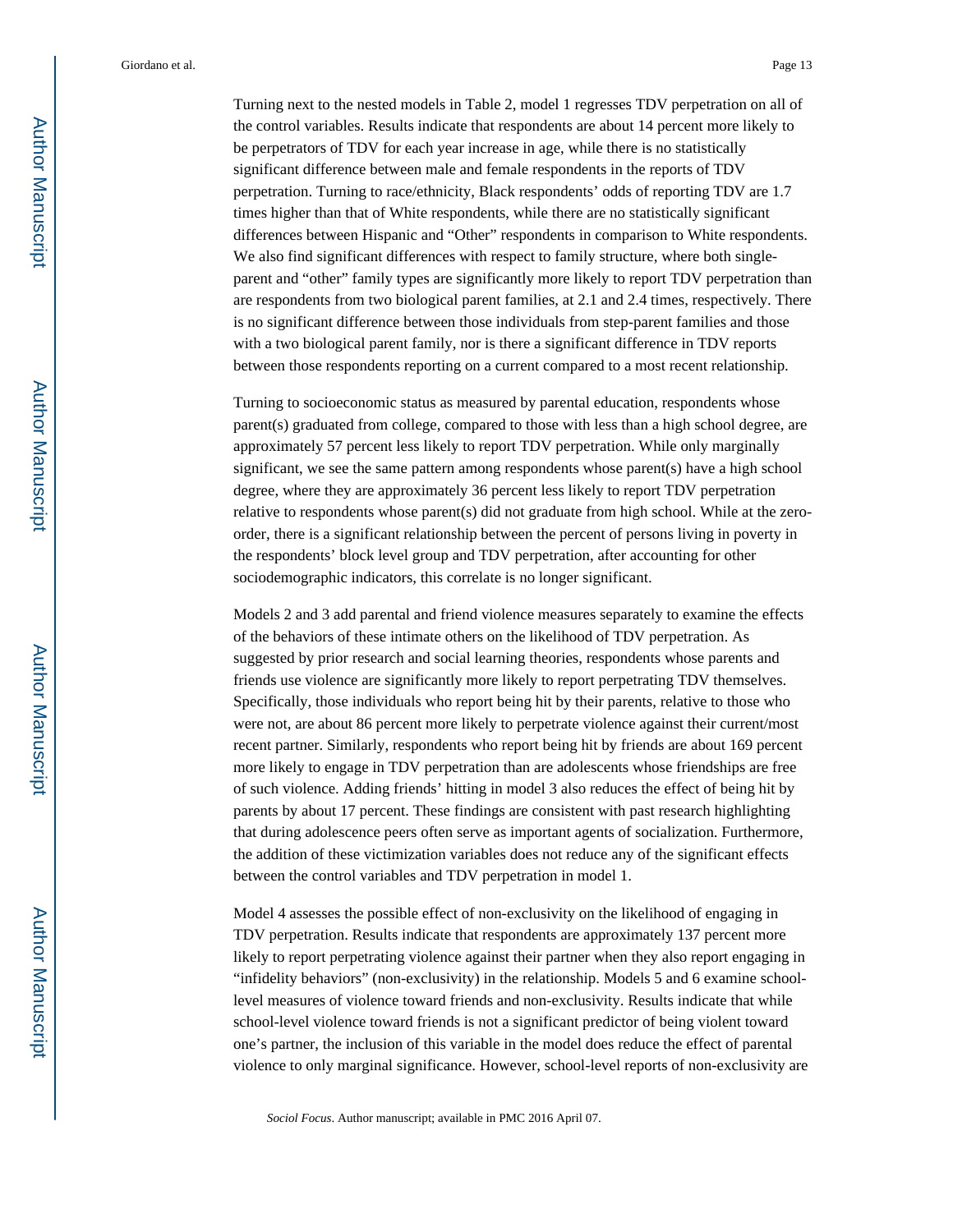significant as a predictor of respondents engaging in TDV perpetration. Specifically, attending a school characterized by a high-level of infidelity behaviors, relative to those attending schools with low-levels of reported non-exclusivity, increases the likelihood of individuals reporting TDV perpetration by 119 percent. A final model introduces the schoollevel partner violence measure. Results in Model 7 indicate that attending a school with a high level of partner violence increases the likelihood of respondents reporting TDV by 324 percent, compared to those individuals attending schools with low levels of partner violence.

When we include all of the other covariates, the contrast of high and low levels of partner violence remains significant, although the contrast between mid and low-level violence is no longer significant. We note that including school contextual measures reduces the previously observed racial and age differences to non-significance, suggesting an impact of school context on the patterning of these TDV reports. Similarly, once TDV-specific contextual effects are taken into account, the previously observed effect of school-level non-exclusivity is no longer significant. This suggests that TDV is related to this aspect of school climate, which appears to contribute indirectly to variations in TDV observed across schools included in the TARS study.

In supplemental analyses (not shown) we also estimated a series of interactions between gender and the focal variables (friends' hitting, school-level non-exclusivity and violence), and none of these interactions were significant. This suggests a similar effect of the social context on variations in TDV reports across gender. We also re-estimated these models relying on victimization as the dependent variable, and results do not differ. This suggests that such social influences are sufficiently broad-based that other explanatory factors are needed to understand the nuances of some aspects of couple-level dynamics (e.g., whether violence is reciprocal, what factors are associated with violence escalation within a given relationship).

# **CONCLUSIONS**

The results of our analyses show that extra-familial influences matter for understanding variations in the experience of teen dating violence. Consistent with prior research, parental violence is a significant risk factor. However, net of family exposure and other sociodemographic characteristics, friends' use of violence within the context of the friendship relationship increases the odds of the respondent reporting TDV perpetration. Results also highlight the role of the broader peer network as an additional layer of potential definitions and social influence. School-level violence (an aggregated measure of reports about hitting friends) is not strongly related to variations in TDV in the multivariate models, but the more specific measure—attending a school characterized by mid-level and high-level TDV—is significantly related to the odds of reporting TDV perpetration. Finally, the results suggest the utility of including other aspects of a school's normative climate, as attending a school characterized by high levels of non-exclusivity within romantic relationships is also a significant correlate. These results are significant even after taking into account variations in respondents' reports about non-exclusivity within their own relationships, but in the final model that includes school-level TDV, this relationship is attenuated. It is noteworthy that these models also control for poverty of the neighborhood in which the adolescent resides.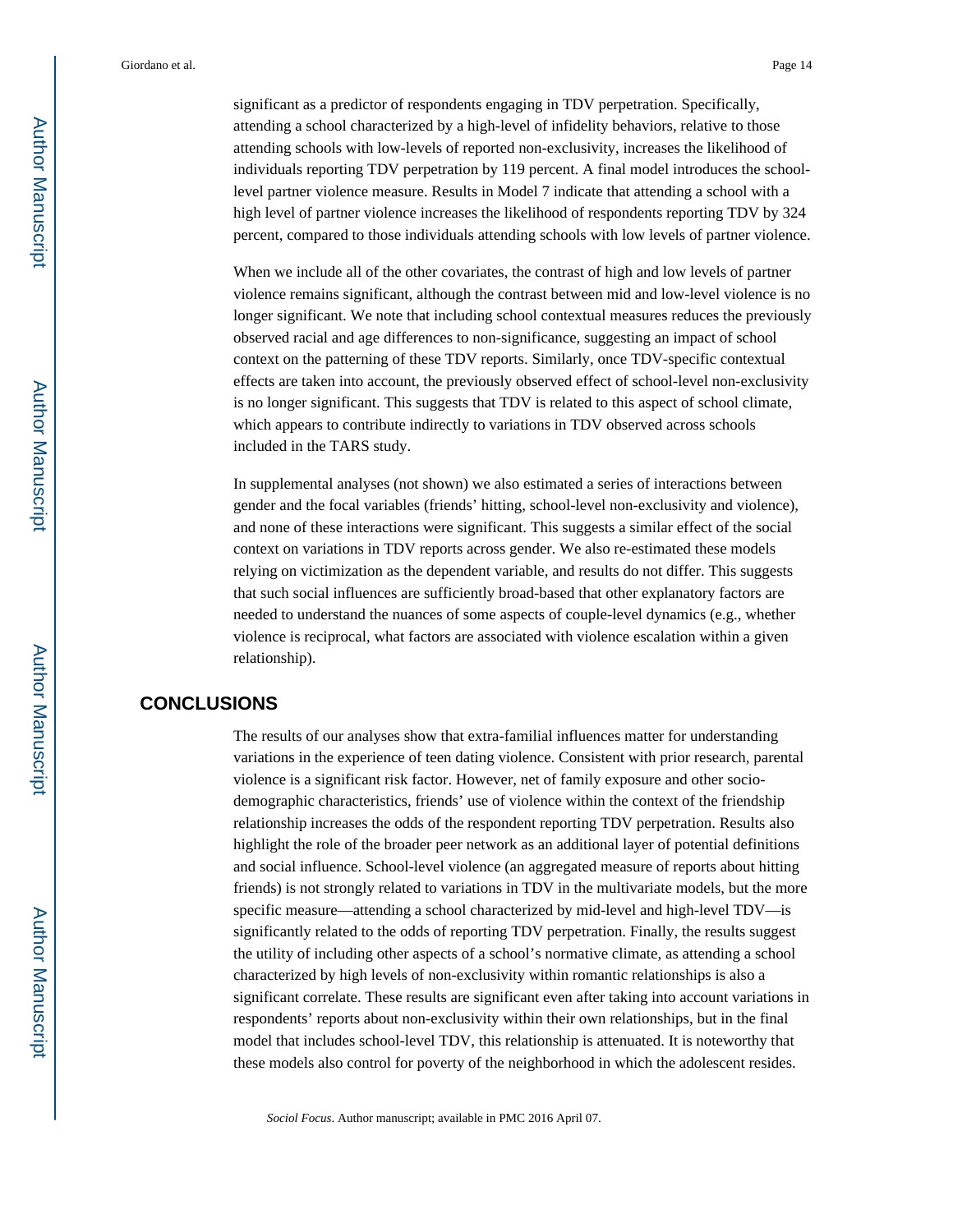The results suggest that the adolescent's developing views about romantic relationships may be shaped in part by the broader peer context, and not just within the family or in communications with close friends. Moreover, as the learning process continues across multiple contexts, what is learned transcends violence-specific attitudes and behaviors. Although the current study only focused on one of these aspects of school climate (nonexclusivity), the results indicate that these dating behaviors were positive and significant predictors of TDV perpetration (before the inclusion of school-level partner violence in the final analytic model). This pattern of results suggests that TDV occurs within environments that are characterized by *constellations* of social dynamics that taken together comprise a given school's normative climate. This basic point could be extended as motivation for future research exploring other social learning contexts and their influence on a range of outcomes. For example, most studies of intergenerational transmission of violence have relied on a relatively narrow repertoire of family factors as precursors—principally the parent's own use of violence either against a partner or in victimizing the focal child. However, parents, through the continual process of communication, may also vary in the degree to which they convey feelings of gender mistrust, or experience frequent instability in their own relationships with partners.

These relationship-based attitudes and behaviors could also have an effect on the child's developing understandings about the world of romantic relationships, and this broader set of expectancies may be implicated in discord and instabilities that characterize the adolescent's own romantic involvement. In addition, studies of peer influence have tended to restrict studies to either attitudes about a behavior or whether the close friends enact the behavior themselves. Thus, for example, while delinquency of peers is a robust predictor of the individual's own self-reported delinquency, in a recent longitudinal analysis, Seffrin et al. (2012) demonstrated that peers' liberal dating norms (e.g., agreement that "it is ok to date more than one person at a time") were associated with higher levels of delinquency involvement as respondents had matured into adulthood. Such findings suggest the need to move beyond the one-for-one focus of traditional social learning investigations to develop more multifaceted portraits of normative climates as they unfold within the family, through interactions with friends or across the broader contexts of school and neighborhood.

A limitation of the current study is the regional nature of the sample, although basic comparisons indicate that the large metropolitan area we focused on is similar to the United States as a whole on several basic demographic characteristics, including estimates of race and ethnicity, family status and income, and education. A second limitation is that in this analysis we did not fully explore the sources of variation in the school climates included here. A useful direction for future research is to forge links to structural sources of disadvantage and other ways of understanding the development of observed variations in schools' normative climates. Neighborhood researchers have described variability in neighborhood characteristics, even within disadvantaged contexts (e.g., in levels of collective efficacy – see Gorman-Smith, Tolan and Henry 2000 and Sampson 2012), but clearly some of the attitudes that comprise the climate around issues of dating may be more prevalent within economically marginal areas. For example, Anderson (2013) described a pattern of peer support and reinforcement of attitudes/behaviors consistent with adapting a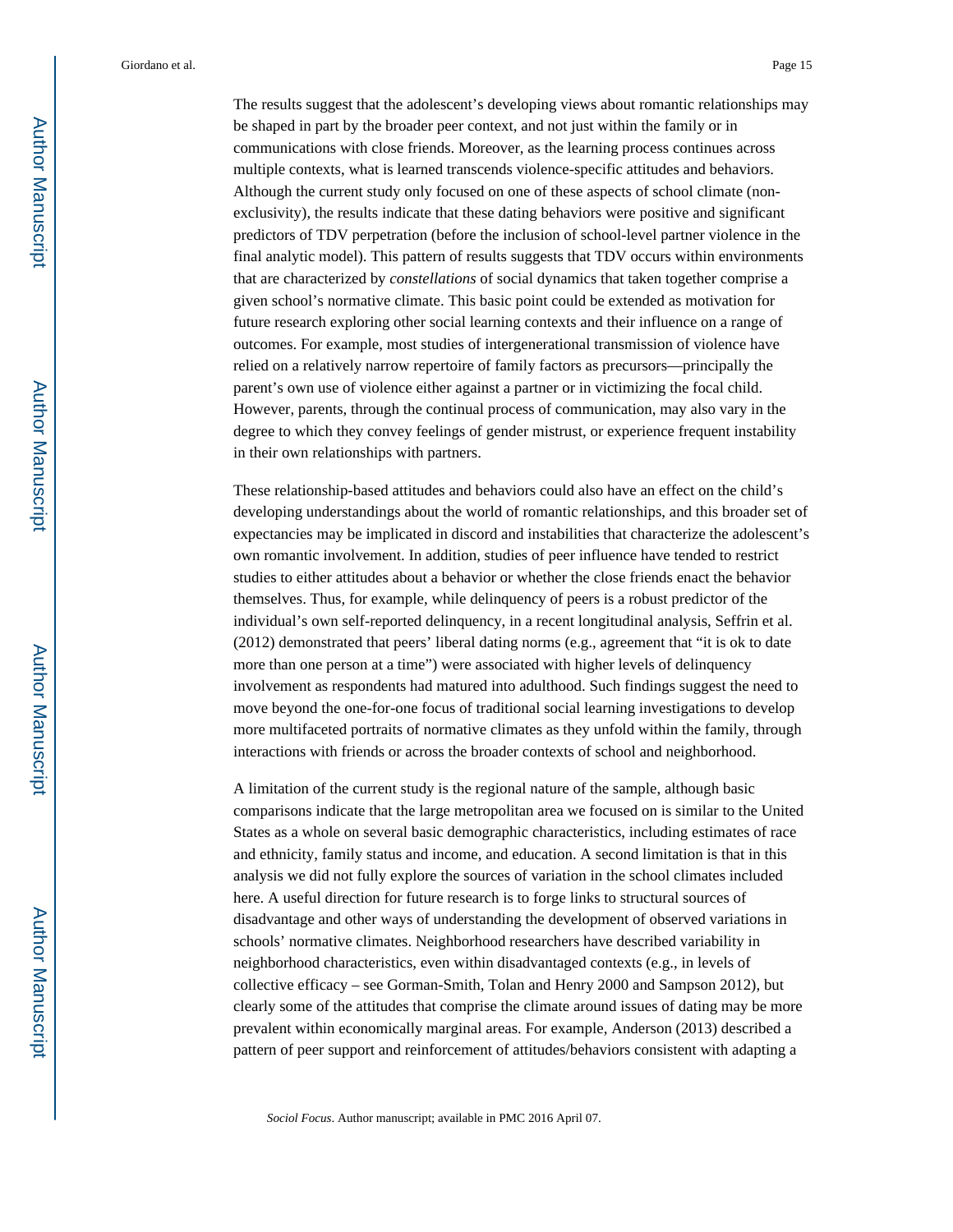"player" identity that were characteristic of the neighborhood contexts he studied. This interplay between structural constraints and cultural variations warrants additional research scrutiny.

Another limitation of the current analysis is that although the sample includes a relatively large number of schools (32 in the analytic sample), thus allowing us to make school-context comparisons, some schools are omitted due to an insufficient number of respondents from those schools. Further, our measure of school context does not include responses from all students in a given school, but is comprised of aggregated responses of TARS respondents within that school. Additional research is thus needed that draws on the complete populations of each school. In addition, much prior research on the adolescent period that is school based has either focused on problem outcomes (marijuana use, general violence), or the social life of the school (e.g., the presence of cliques, characteristics of the popular crowd, the role of sports and extra-curricular activities) (Popp and Peguero 2011; Sussman et al. 2007; Wang and Dishion 2012). The results of the current study suggest that it may be useful to integrate these separate traditions more fully, in order to understand how the school's social climate may influence various facets of the developing adolescent's emotional and physical well-being. Certainly other researchers have studied dating dynamics across levels of popularity (e.g., Barber, Eccles and Stone 2001; Waller 1937), but additional research on problem dynamics, such as TDV, are needed to supplement the more traditional focus on styles of dating and issues of sexuality.

Another issue is that as respondents reported about their own behavior as well as about the behavior of their close friends, some level of response bias cannot be ruled out. Issues of selection are also important to consider (i.e., the notion that similar individuals tend to choose one another as friends is frequently mentioned as a contrast and critique of the idea of an active social influence process-see e.g., Hirschi 1969). Yet issues of selection, reciprocal influence and response bias cannot completely account for the significant associations with school-level reports of TDV, as these are constructed from responses from other students attending the same school. Finally, future research should assess whether the effects of peer networks and school contexts vary for youths whose experiences we could not systematically examine in the current investigation. For example, the number of youths involved in same-gender relationships (4 percent) is too small to allow a separate analysis of the experiences of these youths, and how their social networks operate as influences on TDV (supplementary analyses, not shown, illustrate no model changes whether the sample is restricted to only heterosexual youth). It is also quite possible that there are systematic variations in the degree to which school itself constitutes the most relevant "broader context" for some youths, or particular categories of youths. School attendance was not a requirement for completing the survey; thus our research design captured young people whose attendance was sporadic. Nevertheless, research is also needed on other non-school sources of social learning and influence, including the role of siblings and other young relatives, neighbors, and friends in work settings.

The current results have implications for efforts designed to deter or interrupt dating violence. Although TDV is a dyadic behavior, some recent prevention efforts targeting teens have developed a peer component or emphasis (see, e.g., Moynihan et al. 2014). The current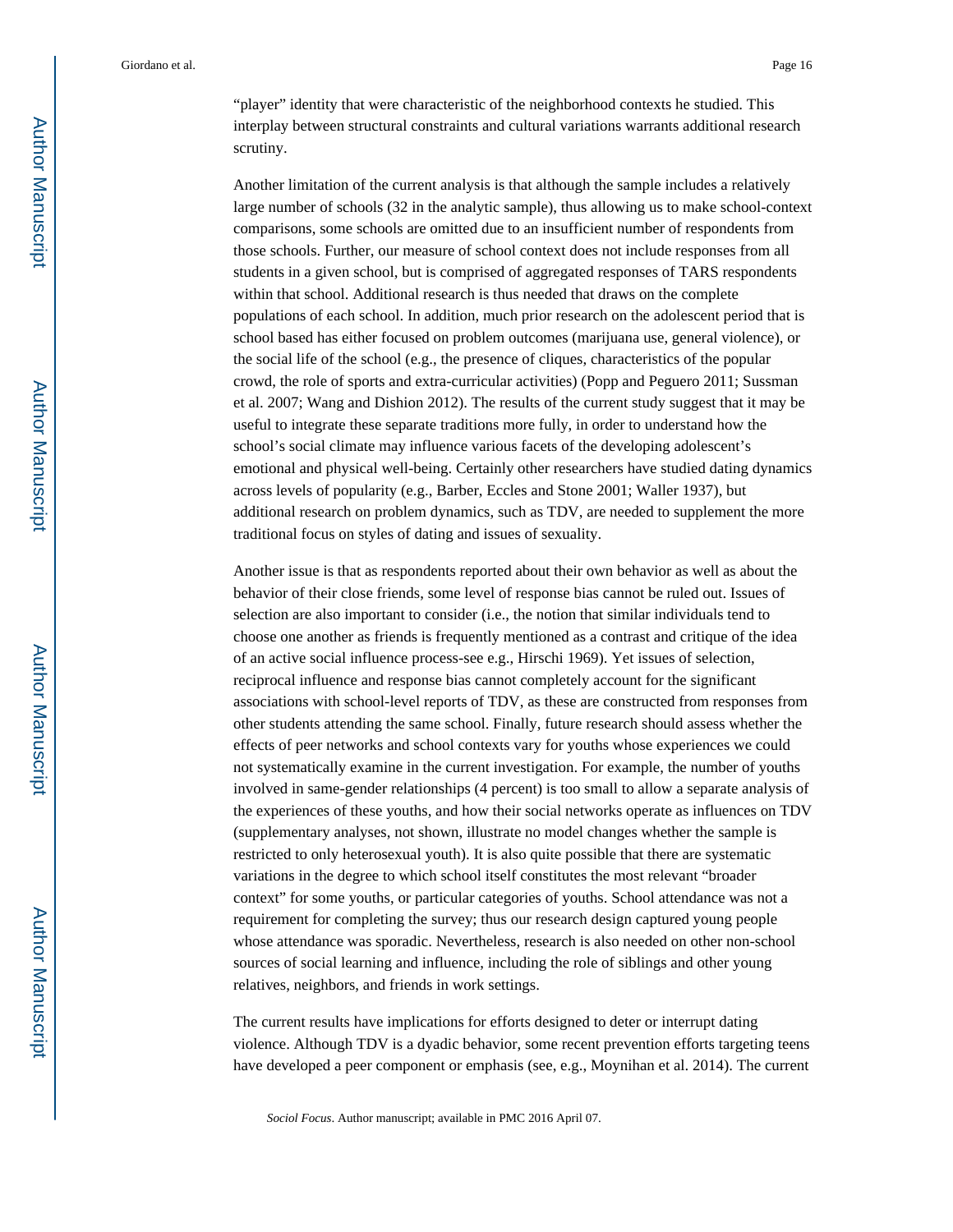results add support for this emphasis, and also suggest that it may be useful to incorporate discussions about relationship dynamics associated with conflict escalation, as well as focusing on the harmful effects of resorting to violence within one's intimate relationships. This somewhat broader relationship focus would also potentially result in increased receptivity and engagement of students, who generally have a strong interest in these dating issues and concerns (Eyre et al. 1998).

### **Acknowledgments**

This research was supported by a grant from The Eunice Kennedy Shriver National Institute of Child Health and Human Development (HD036223), and by the Center for Family and Demographic Research, Bowling Green State University, which has core funding from The Eunice Kennedy Shriver National Institute of Child Health and Human Development (R24HD050959).

#### **References**

- Anderson, Elijah. Streetwise: Race, Class, and Change in an Urban Community. Chicago, IL: University of Chicago Press; 2013.
- Bandura, Albert. Social Learning Theory. Englewood Cliffs, NJ: Prentice-Hall; 1977.
- Bandura, Albert. The Social Learning Perspective: Mechanisms of Aggression. In: Toch, H., editor. Psychology of Crime and Criminal Justice. Prospect Heights, IL: Waveland Press; 1986. p. 198-236.
- Barber, Bonnie L.; Eccles, Jacquelynne S.; Stone, Margaret R. Whatever Happened to the Jock, the Brain, and the Princess? Young Adult Pathways Linked to Adolescent Activity Involvement and Social Identity. Journal of Adolescent Research. 2001; 16(5):429–455.
- Blow, Adrian J.; Hartnett, Kelley. Infidelity in Committed Relationships I: A Methodological Review. Journal of Marital and Family Therapy. 2005; 31(2):183–216. [PubMed: 15974058]
- Bowlby, John. Attachment and Loss: Vol. 1, Attachment. New York: Basic Books; 1982.
- Bronfenbrenner, Urie. Ecology of the Family as a Context for Human Development: Research Perspectives. Developmental Psychology. 1986; 22(6):723–742.
- Brown, B Bradford; Bakken, Jeremy P. Parenting and Peer Relationships: Reinvigorating Research on Family-Peer Linkages in Adolescence. Journal of Research on Adolescence. 2011; 21(1):53–165.
- Brown, B Bradford; Mory, Margaret S.; Kinney, David. Casting Adolescent Crowds in a Relational Perspective: Caricature, Channel, and Context. In: Montemayor, R.; Adams, GR.; Gullotta, TP., editors. Personal Relationships during Adolescence. Beverly Hills, CA: Sage; 1994. p. 123-167.
- Browning, Christopher R. The Span of Collective Efficacy: Extending Social Disorganization Theory to Partner Violence. Journal of Marriage and Family. 2002; 64(4):833–850.
- Busby, Dean M.; Holman, Thomas B.; Walker, Eric. Pathways to Relationship Aggression between Adult Partners. Family Relations. 2008; 57(1):72–83.
- Capaldi, Deborah M.; Dishion, Thomas J.; Stoolmiller, Miller; Yoerger, Karen. Aggression toward Female Partners by At-Risk Young Men: The Contribution of Male Adolescent Friendships. Developmental Psychology. 2001; 37(1):61–73. [PubMed: 11206434]
- Carver, Karen; Joyner, Kara; Richard Udry, J. National estimates of adolescent romantic relationships. In: Florsheim, P., editor. Adolescent Romantic Relations and Sexual Behavior. Mahwah, NJ: Lawrence Erlbaum; 2003. p. 23-56.
- Centers for Disease Control and Prevention. National Center for Injury Prevention and Control. Division of Violence Prevention. 2011 Youth Risk Behavior Survey. 2011. Retrieved March 15, 2013 [\(http://www.cdc.gov/ViolencePrevention/YRBS/](http://www.cdc.gov/ViolencePrevention/YRBS/))
- Cochran, John K.; Sellers, Christine S.; Wiesbrock, Valerie; Palacios, Wilson R. Repetitive Intimate Partner Victimization: An Exploratory Application of Social Learning Theory. Deviant Behavior. 2011; 32(9):790–817.
- Cohen, Lawrence E.; Felson, Marcus. Social Change and Crime Rate Trends: A Routine Activity Approach. American Sociological Review. 1979; 44(4):588–608.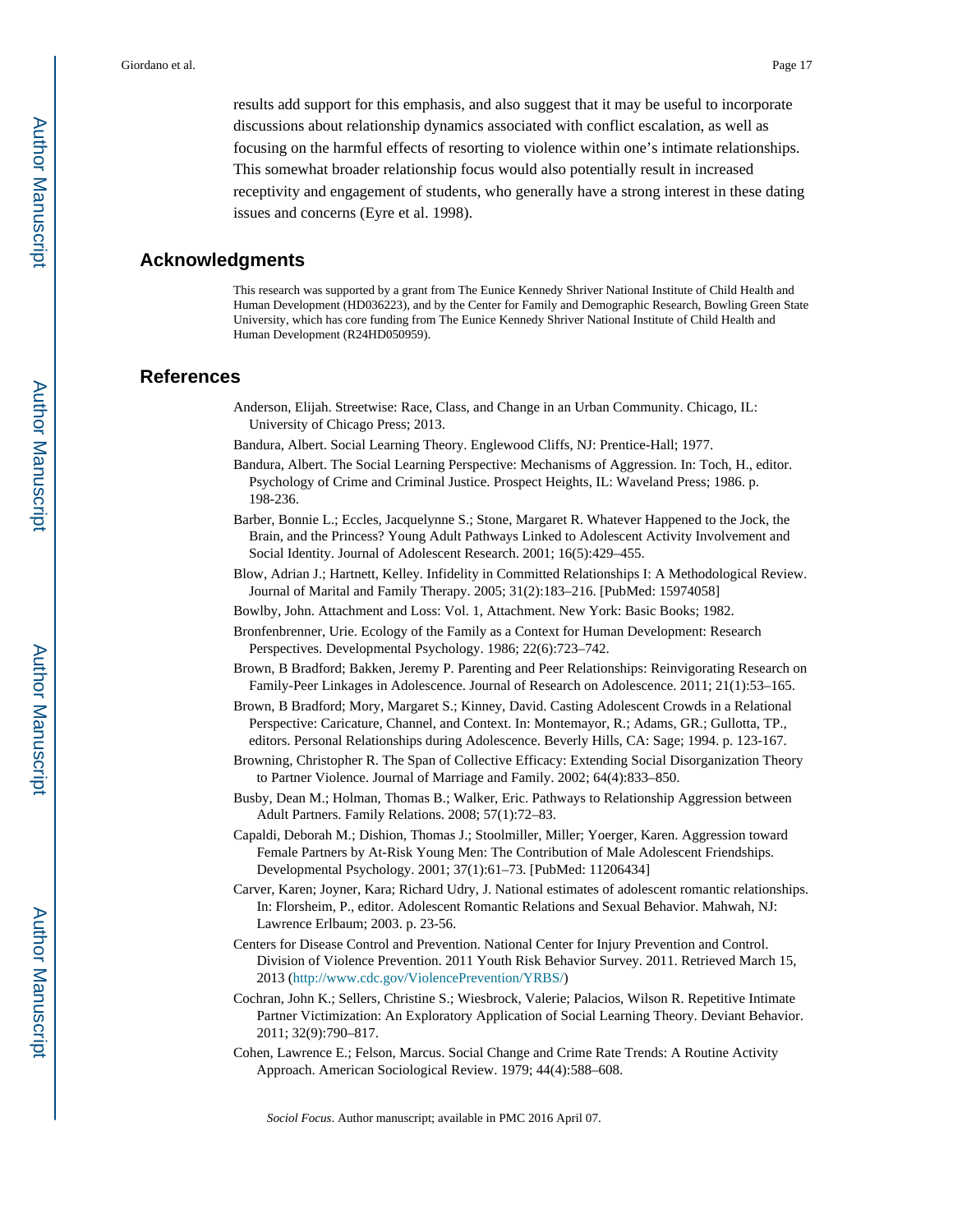- Cook, Emily C.; Buehler, Cheryl; Fletcher, Anne C. A Process Model of Parenting and Adolescents' Friendship Competence. Social Development. 2012; 21(3):461–481. [PubMed: 24882948]
- Corsaro, William A. Friendship and Peer Culture in the Early Years. Norwood, NJ: Ablex Publishing; 1985.
- Corsaro, William A. The Sociology of Childhood. Thousand Oaks, CA: Pine Forge Press; 2005.
- Cui, Ming; Durtschi, Jared A.; Lorenz, Frederick O.; Brent Donnellan, M.; Conger, Rand D. Intergenerational Transmission of Relationship Aggression: A Prospective Longitudinal Study. Journal of Family Psychology. 2010; 24(6):688–697. [PubMed: 21171767]
- Cui, Ming; Gordon, Mellissa; Ueno, Koji; Fincham, Frank D. The Continuation of Intimate Partner Violence from Adolescence to Young Adulthood. Journal of Marriage and Family. 2013; 75(2): 300–313. [PubMed: 23687386]
- Cui, Ming; Conger, Rand D.; Bryant, Chalandra M.; Elder, Glen H, Jr. Parental Behavior and the Quality of Adolescent Friendships: A Social-Contextual Perspective. Journal of Marriage and Family. 2002; 64(3):676–689.
- Dutton, Donald G. The Origin and Structure of the Abusive Personality. Journal of Personality Disorders. 1994; 8(3):181–191.
- Dutton, Donald G.; Starzomski, Andrew; Ryan, Lee. Antecedents of abusive personality and abusive behavior in wife assaulters. Journal of Family Violence. 1996; 11(11):113–132.
- Eccles, Jacquelynne S.; Roeser, Robert W. Schools as Developmental Contexts during Adolescence. Journal of Research on Adolescence. 2011; 21(1):225–241.
- Eder, Donna; Evans, Catherine Colleen; Parker, Stephen. School Talk: Gender and Adolescent Culture. New Brunswick, NJ: Rutgers University Press; 1995.
- Eder, Donna; Kinney, David A. The Effect of Middle School Extracurricular Activities on Adolescents' Popularity and Peer Status. Youth & Society. 1995; 26(3):298–325.
- Eyre, Stephen L.; Auerswald, Colette; Hoffman, Valerie; Millstein, Susan G. Fidelity Management: African-American Adolescents' Attempts to Control the Sexual Behavior of Their Partners. Journal of Health Psychology. 1998; 3(3):393–406. [PubMed: 22021399]
- Feldman, S Shirley; Cauffman, Elizabeth. Your Cheatin' Heart: Attitudes, Behaviors, and Correlates of Sexual Betrayal in Late Adolescents. Journal of Research on Adolescence. 1999; 9(3):227–252.
- Felson, Richard B.; Liska, Allen E.; South, Scott J.; McNulty, Thomas L. The Subculture of Violence and Delinquency: Individual vs. School Context Effects. Social Forces. 1994; 73(1):155–173.
- Fine, Gary Alan; Kleinman, Sherryl. Network and Meaning: An Interactionist Approach to Structure. Symbolic Interaction. 1983; 6(1):97–110.
- Fleming, Charles B.; Catalano, Richard F.; Mazza, James J.; Brown, Eric C.; Haggerty, Kevin P.; Harachi, Tracy W. After-School Activities, Misbehavior in School, and Delinquency from the End of Elementary School through the Beginning of High School: A Test of Social Development Model Hypotheses. Journal of Early Adolescence. 2008; 28(2):277–303.
- Ford, Kathleen; Sohn, Woosung; Lepkowski, James. American Adolescents: Sexual Mixing Patterns, Bridge Partners, and Concurrency. Sexually Transmitted Diseases. 2002; 29(1):13–19. [PubMed: 11773873]
- Foshee, Vangie A.; Benefield, Thad S.; Reyes, Heath Luz McNaughton; Ennett, Susan T.; Faris, Robert; Chang, Ling-Yin; Hussong, Andrea; Suchindran, Chirayath M. The Peer Context and the Development of the Perpetration of Adolescent Dating Violence. Journal of Youth and Adolescence. 2013; 42(4):471–486. [PubMed: 23381777]
- Foshee, Vangie A.; Reyes, Heath Luz McNaughton; Ennett, Susan T.; Suchindran, Chirayath; Mathias, Jasmine P.; Karriker-Jaffe, Katherine J.; Bauman, Karl E.; Benefield, Thad S. Risk and Protective Factors Distinguishing Profiles of Adolescent Peer and Dating Violence Perpetration. Journal of Adolescent Health. 2011; 48(4):344–350. [PubMed: 21402262]
- Giordano, Peggy C. The Wider Circle of Friends in Adolescence. American Journal of Sociology. 1995; 101(3):661–697.
- Giordano, Peggy C.; Soto, Danielle A.; Manning, Wendy D.; Longmore, Monica A. The Characteristics of Romantic Relationships Associated with Teen Dating Violence. Social Science Research. 2010; 39(6):863–874. [PubMed: 21037934]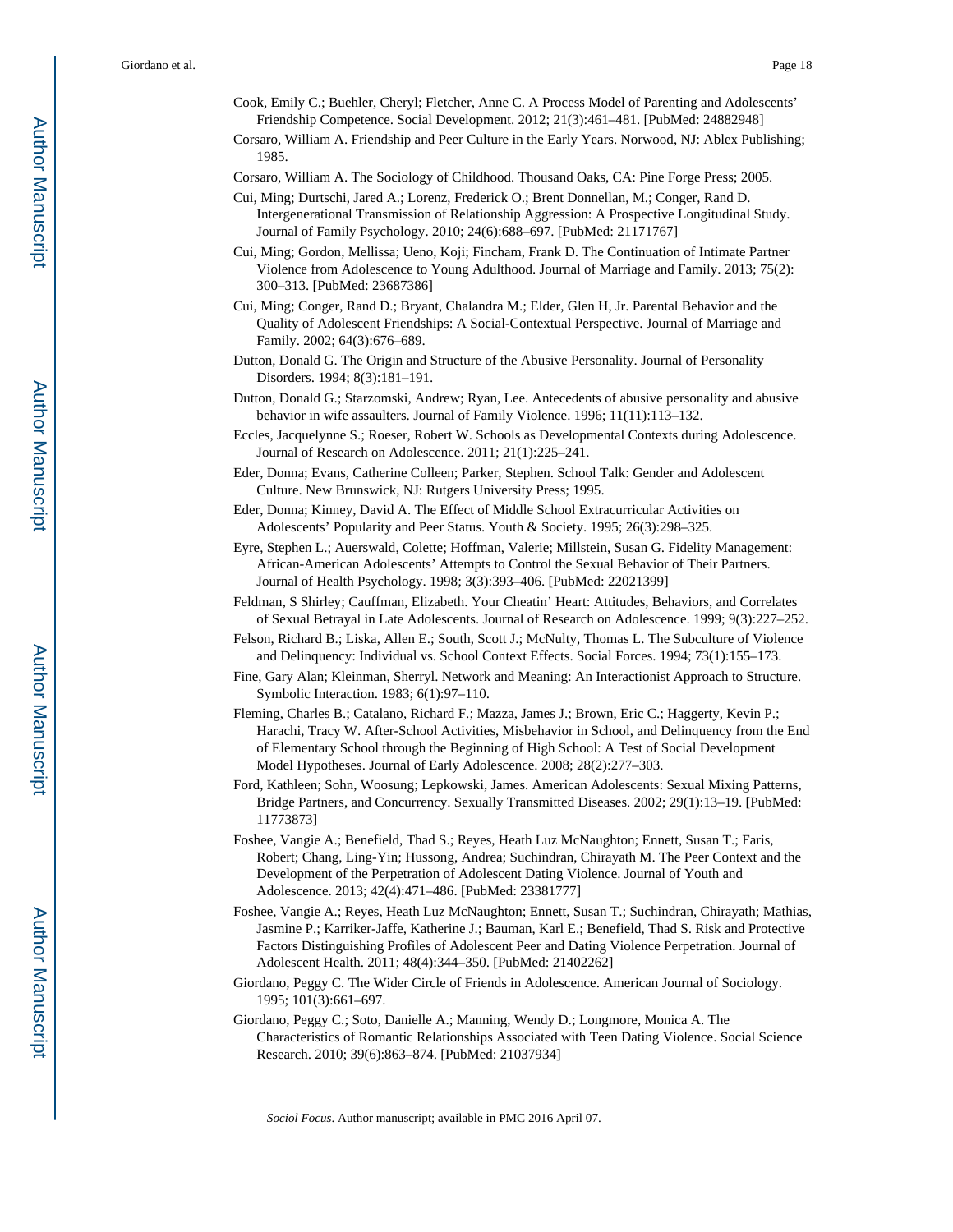- Giordano, Peggy C.; Copp, Jennifer E.; Longmore, Monica A.; Manning, Wendy D. Working paper 2013–17. Center for Family and Demographic Research, Bowling Green State University; Bowling Green, OH: 2013. Contested Domains, Verbal 'Amplifiers', and Intimate Partner Violence in Young Adulthood.
- Gorman-Smith, Deborah; Tolan, Patrick H.; Henry, David B. A Developmental-Ecological Model of the Relation of Family Functioning to Patterns of Delinquency. Journal of Quantitative Criminology. 2000; 16(2):169–198.
- Granovetter, Mark S. The Strength of Weak Ties. American Journal of Sociology. 1973; 78(6):1360– 1380.
- Harris, Anthony R. Sex and Theories of Deviance: Toward a Functional Theory of Deviant TypeScripts. American Sociological Review. 1977; 42(1):3–16.
- Hartup, Willard W. Peer Relations and the Growth of Social Competence. In: Kent, MW.; Rolf, JE., editors. The Primary Prevention of Psychopathology. Vol. 3. Hanover, NH: University Press of New England; 1978. p. 150-170.
- Hirschi, Travis. Causes of Delinquency. Berkeley, CA: University of California Press; 1969.
- Homans, George C. The Human Group. New York: Harcourt, Brace and World; 1950.
- Johnson, Sara B.; Frattaroli, Shannon; Campbell, Jacquelyn; Wright, Joseph; Pearson-Fields, Amari S.; Cheng, Tina L. 'I Know What Love Means.' Gender-Based Violence in the Lives of Urban Adolescents. Journal of Women's Health. 2005; 14(2):172–179.
- Kasen, Stephanie; Cohen, Patricia; Chen, Henian; Johnson, Jeffrey G.; Crawford, Thomas N. School Climate and Continuity of Adolescent Personality Disorder Symptoms. Journal of Child Psychology and Psychiatry. 2009; 50(12):1504–1512. [PubMed: 19573031]
- Klein, Jennifer; Cornell, Dewey; Konold, Timothy. Relationships between Bullying, School Climate, and Student Risk Behaviors. School Psychology Quarterly. 2012; 27(3):154–169. [PubMed: 22889138]
- Kreager, Derek A.; Haynie, Dana L. Dangerous Liaisons? Dating and Drinking Diffusion in Adolescent Peer Networks. American Sociological Review. 2011; 76(5):737–763. [PubMed: 25328162]
- Linder, Jennifer Ruh; Collins, Andrew W. Parent and Peer Predictors of Physical Aggression and Conflict Management in Romantic Relationships in Early Adulthood. Journal of Family Psychology. 2005; 19(2):252–262. [PubMed: 15982103]
- McClean, Kate C.; Jennings, Lauren E. Teens Telling Tales: How Maternal and Peer Audiences Support Narrative Identity Development. Journal of Adolescence. 2012; 35(6):1455–1469. [PubMed: 22209556]
- Miller, Jody; White, Norman A. Gender and Adolescent Relationship Violence: A Contextual Examination. Criminology. 2003; 41(4):1207–1248.
- Milletich, Robert J.; Kelley, Michelle L.; Doane, Ashley N.; Pearson, Matthew R. Exposure to Interparental Violence and Childhood Physical and Emotional Abuse as Related to Physical Aggression in Undergraduate Dating Relationships. Journal of Family Violence. 2010; 25(7):627– 637.
- Morenoff, Jeffrey D.; Sampson, Robert J.; Raudenbush, Stephen W. Neighborhood Inequality, Collective Efficacy, and the Spatial Dynamics of Urban Violence. Criminology. 2001; 39(3):517– 558.
- Moynihan, Mary M.; Banyard, Victoria L.; Cares, Alison C.; Potter, Sharyn J.; Williams, Linda M.; Stapleton, Jane G. Encouraging Responses in Sexual and Relationship Violence Prevention: What Program Effects Remain 1 Year Later? Journal of Interpersonal Violence. 2015; 30(1):110–132. [PubMed: 24850763]
- Newman, Barbara M.; Lohman, Brenda J.; Newman, Philip R. Peer Group Membership and a Sense of Belonging: Their Relationship to Adolescent Behavior Problems. Adolescence. 2007; 42(166): 241–263. [PubMed: 17849935]
- O'Keefe, Maura. Factors Mediating the Link between Witnessing Interparental Violence and Dating Violence. Journal of Family Violence. 1998; 13(1):39–57.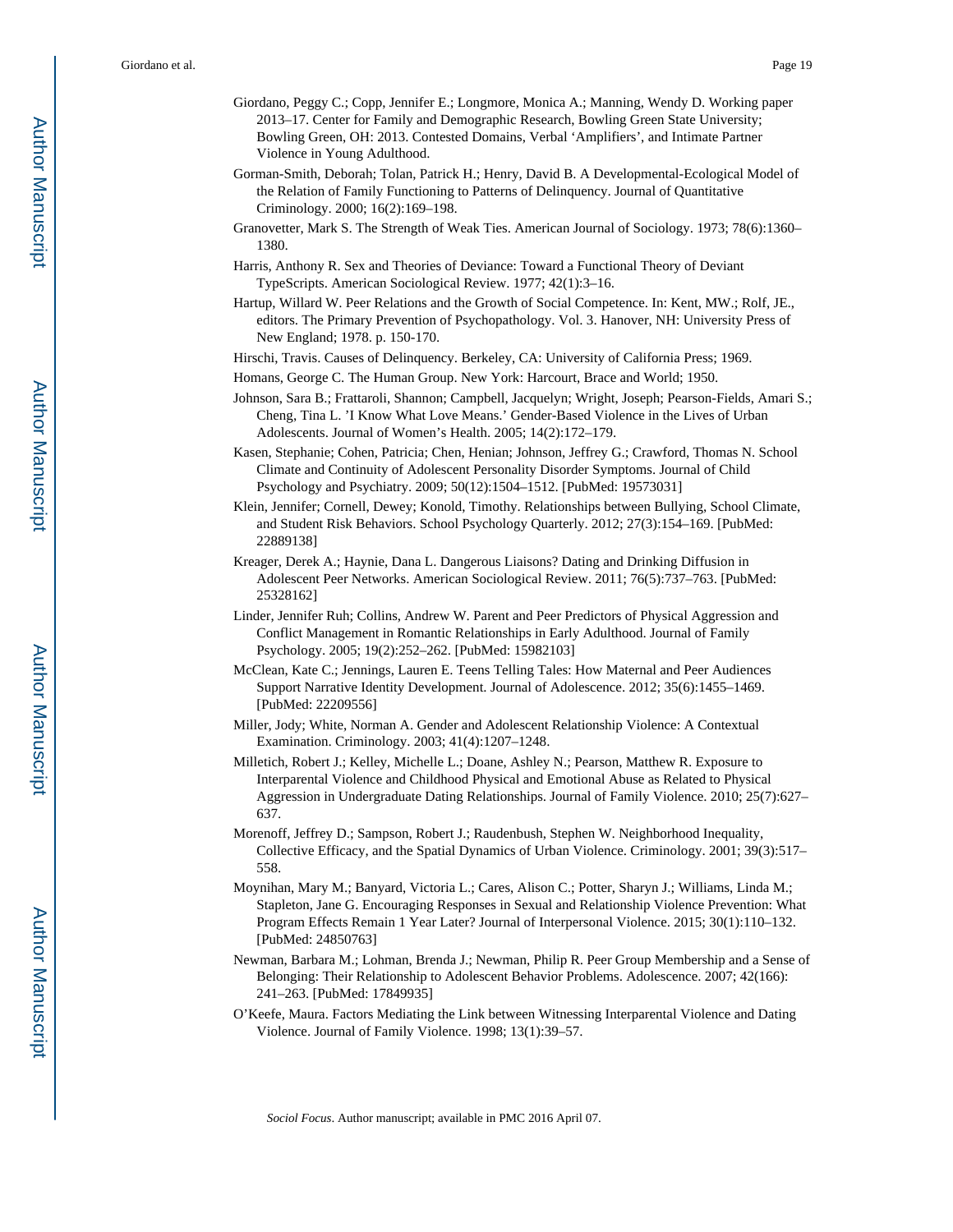- Popp, Ann Marie; Peguero, Anthony A. Routine Activities and Victimization at School: The Significance of Gender. Journal of Interpersonal Violence. 2011; 26(12):2413–2436. [PubMed: 20956442]
- Reed, Elizabeth; Silverman, Jay G.; Raj, Anita; Decker, Michele R.; Miller, Elizabeth. Male Perpetration of Teen Dating Violence: Associations with Neighborhood Violence Involvement, Gender Attitudes, and Perceived Peer and Neighborhood Norms. Journal of Urban Health. 2011; 88(2):226–239. [PubMed: 21311987]
- Reed, Elizabeth; Silverman, Jay G.; Welles, Seth L.; Santana, Maria Christina; Missmer, Stacey A.; Raj, Anita. Associations between Perceptions and Involvement in Neighborhood Violence and Intimate Partner Violence Perpetration among Urban, African American Men. Journal of Community Health. 2009; 34(4):328–335. [PubMed: 19343487]
- Renner, Lynette M.; Whitney, Stephen D. Risk Factors for Unidirectional and Bidirectional Intimate Partner Violence among Young Adults. Child Abuse and Neglect. 2012; 36(1):40–52. [PubMed: 22269774]
- Ridgeway, Cecilia L. Linking Social Structure and Interpersonal Behavior: A Theoretical Perspective on Cultural Schemas and Social Relations. Social Psychology Quarterly. 2006; 69(1):5–16.
- Sampson, Robert J. Great American City: Chicago and the Enduring Neighborhood Effect. Chicago, IL: University of Chicago Press; 2012.
- Sampson, Robert J.; Byron Groves, W. Community Structure and Crime: Testing Social-Disorganization Theory. American Journal of Sociology. 1989; 94(4):774–802.
- Sampson, Robert J.; Raudenbush, Stephen W.; Earls, Felton. Neighborhoods and Violent Crime: A Multilevel Study of Collective Efficacy. Science. 1997; 277(5328):918–924. [PubMed: 9252316]
- Schnurr, Melissa P.; Lohman, Brenda J. The Impact of Collective Efficacy on Risks for Adolescents' Perpetration of Dating Violence. Journal of Youth and Adolescence. 2013; 42(4):518–535. [PubMed: 23361319]
- Seffrin, Patrick; Giordano, Peggy C.; Manning, Wendy D.; Longmore, Monica A. Working paper 2012–02. Center for Family and Demographic Research, Bowling Green State University; Bowling Green, OH: 2012. Socioeconomic Disadvantage, Peer and Romantic Relationships, and the Process of Criminal Desistance.
- Shackelford, Todd K.; Buss, David M. Cues to Infidelity. Personality and Social Psychology Bulletin. 1997; 23(10):1034–1045.
- Simmel, Georg. The Sociology of Georg Simmel. New York: The Free Press; 1950.
- Simon, Valerie A.; Furman, Wyndol. Interparental Conflict and Adolescents' Romantic Relationship Conflict. Journal of Research on Adolescence. 2010; 20(1):188–209. [PubMed: 20186259]
- Smith, Carolyn A.; Ireland, Timothy O.; Park, Aely; Elwyn, Laura; Thornberry, Terence P. Intergenerational Continuities and Discontinuities in Intimate Partner Violence: A Two-Generational Prospective Study. Journal of Interpersonal Violence. 2011; 26(18):3720–3752. [PubMed: 21810795]
- Stith, Sandra M.; Rosen, Karen H.; Middleton, Kimberly A.; Busch, Amy L.; Lundenberg, Kirsten; Carlton, Russel P. The Intergenerational Transmission of Spouse Abuse: A Meta-Analysis. Journal of Marriage and Family. 2000; 62(3):640–654.
- Stocker, Clare M.; Richmond, Melissa K. Longitudinal Associations between Hostility in Adolescents' Family Relationships and Friendships and Hostility in Their Romantic Relationships. Journal of Family Psychology. 2007; 21(3):490–497. [PubMed: 17874934]
- Straus, Murray A.; Gelles, Richard J. Physical Violence in American Families: Risk Factors and Adaptations to Violence in 8,145 Families. New Brunswick, NJ: Transaction Publishers; 1990.
- Straus, Murray A.; Savage, Sarah A. Neglectful Behavior by Parents in the Life History of University Students in 17 Countries and Its Relation to Violence against Dating Partners. Child Maltreatment. 2005; 10(2):124–135. [PubMed: 15798008]

Sullivan, Harry S. The Interpersonal Theory of Psychiatry. New York: Norton; 1953.

- Sussman, Steve; Pokhrel, Pallav; Ashmore, Richard D.; Brown, Bradford B. Adolescent Peer Group Identification and Characteristics: A Review of the Literature. Addictive Behaviors. 2007; 32(8): 1602–1627. [PubMed: 17188815]
- Sutherland, Edwin Hardin. Principles of Criminology. Chicago, IL: J.B. Lippincott Company; 1939.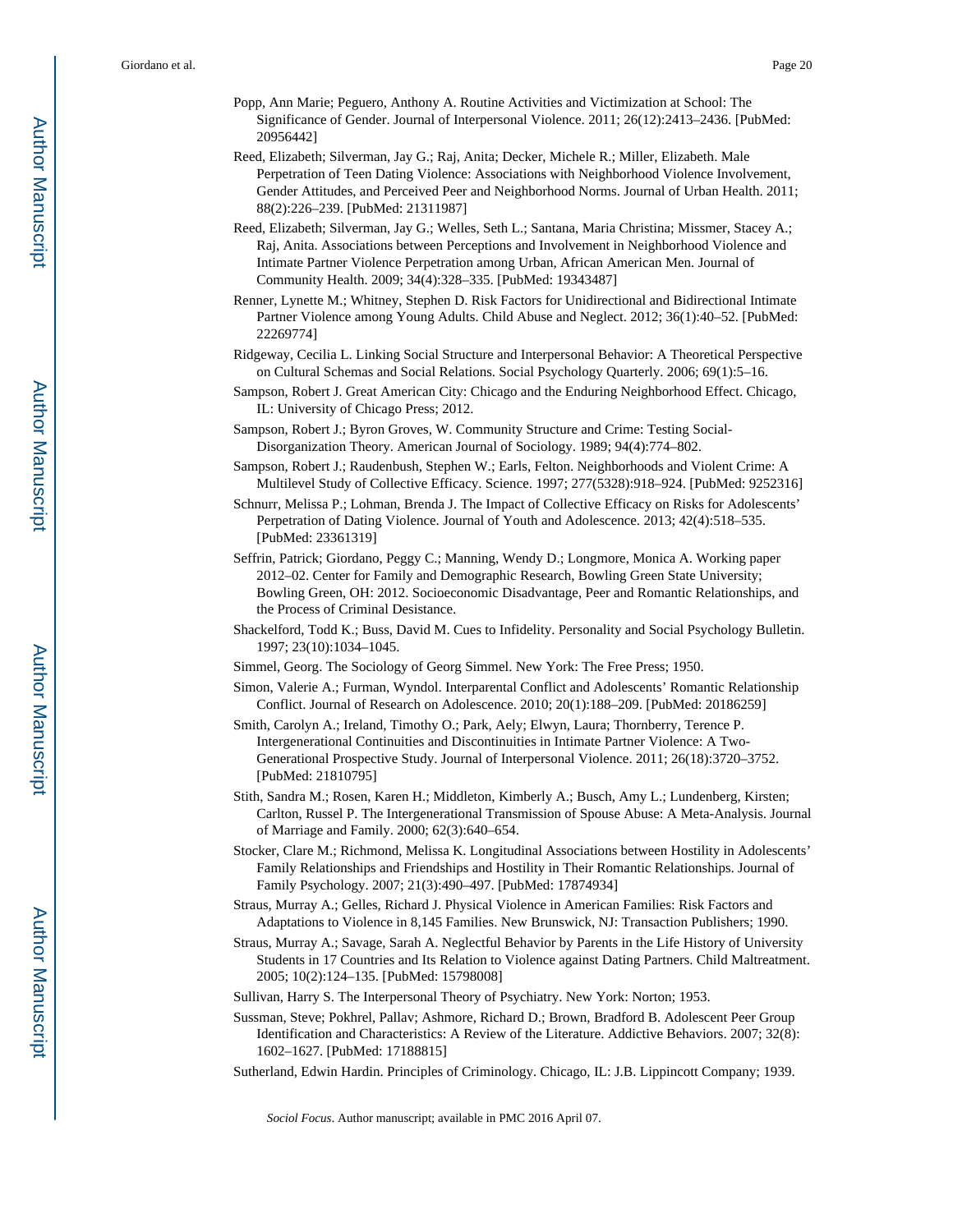- Swinford, Stephen P.; DeMaris, Alfred; Cernkovich, Stephen A.; Giordano, Peggy C. Harsh Physical Discipline in Childhood and Violence in Later Romantic Involvements: The Mediating Role of Problem Behaviors. Journal of Marriage and Family. 2000; 62(2):508–519.
- Thornberry, Terence P.; Knight, Kelly E.; Lovegrove, Peter J. Does Maltreatment Beget Maltreatment? A Systematic Review of the Intergenerational Literature. Trauma, Violence, and Abuse. 2012; 13(3):135–152.
- Vagi, Kevin J.; Rothman, Emily F.; Latzman, Natasha E.; Tharp, Andra Teten; Hall, Diane M.; Breiding, Matthew J. Beyond Correlates: A Review of Risk and Protective Factors for Adolescent Dating Violence Perpetration. Journal of Youth and Adolescence. 2013; 42(4):633–649. [PubMed: 23385616]
- Volz, Angela R.; Kerig, Patricia K. Relational Dynamics Associated with Adolescent Dating Violence: The Roles of Rejection Sensitivity and Relational Insecurity. Journal of Aggression Maltreatment and Trauma. 2010; 19(6):587–602.
- Waldrip, Amy M.; Malcolm, Kenya T.; Jensen-Campbell, Lari A. With a Little Help from Your Friends: The Importance of High-Quality Friendships on Early Adolescent Adjustment. Social Development. 2008; 17(4):832–852.
- Waller, Willard. The Rating and Dating Complex. American Sociological Review. 1937; 2(5):727– 734.
- Wang, Ming-Te; Dishion, Thomas J. The Trajectories of Adolescents' Perceptions of School Climate, Deviant Peer Affiliation, and Behavioral Problems. Journal of Research on Adolescence. 2012; 22(1):40–53. [PubMed: 22822296]
- Wareham, Jennifer; Boots, Denise Paquette; Chavez, Jorge M. A Test of Social Learning Theory and Intergenerational Transmission among Batterers. Journal of Criminal Justice. 2009; 37(2):163– 173.
- Wekerle, Christine; Leung, Eman; Wall, Ann-Marie; MacMillan, Harriet; Boyle, Michael; Trocme, Nico; Waechter, Randall. The Contribution of Childhood Emotional Abuse to Teen Dating Violence among Child Protective Services-Involved Youth. Child Abuse and Neglect. 2009; 33(1):45–58. [PubMed: 19167066]
- Weisz, Arlene N.; Black, Beverly M. Programs to Reduce Teen Dating Violence and Sexual Assault: Perspectives on What Works. New York: Columbia University Press; 2009.
- Whitaker, Daniel J.; Lutzker, John R. Preventing Partner Violence: Research and Evidence-Based Intervention Strategies. Washington, DC: American Psychological Association; 2009.
- White, Helene Raskin; Widom, Cathy Spatz. Intimate Partner Violence among Abused and Neglected Children in Young Adulthood: The Mediating Effects of Early Aggression, Antisocial Personality, Hostility and Alcohol Problems. Aggressive Behavior. 2003; 29(4):332–345.
- Whitfield, Charles L.; Anda, Robert F.; Dube, Shanta R.; Felitti, Vincent J. Violent Childhood Experiences and the Risk of Intimate Partner Violence in Adults. Journal of Interpersonal Violence. 2003; 18(2):166–185.
- Williams, Lela Rankin; Hickle, Kristine E. He Cheated on Me, I Cheated on Him Back: Mexican American and White Adolescents' Perceptions of Cheating in Romantic Relationships. Journal of Adolescence. 2010; 34(5):1005–1016. [PubMed: 21168908]
- Williams, Tricia S.; Craig, Wendy; Connolly, Jennifer; Pepler, Debra; Laporte, Lisa. Risk Models of Dating Aggression Across Different Adolescent Relationships: A Developmental Psychopathology Approach. Journal of Consulting and Clinical Psychology. 2008; 76(4):622–632. [PubMed: 18665690]
- Wilson, Karen; Mattingly, Brent A.; Clark, Eddie M.; Wiedler, Daniel J.; Bequette, Amanda W. The Gray Area: Exploring Attitudes toward Infidelity and the Development of the Perceptions of Dating Infidelity Scale. The Journal of Social Psychology. 2011; 15(1):63–86. [PubMed: 21375126]
- Wolfe, David A.; Wekerle, Christine; Scott, Katreena; Straatman, Anna-Lee; Grasley, Carolyn. Predicting Abuse in Adolescent Dating Relationships Over 1 Year: The Role of Child Maltreatment and Trauma. Journal of Abnormal Psychology. 2004; 113(3):406–415. [PubMed: 15311986]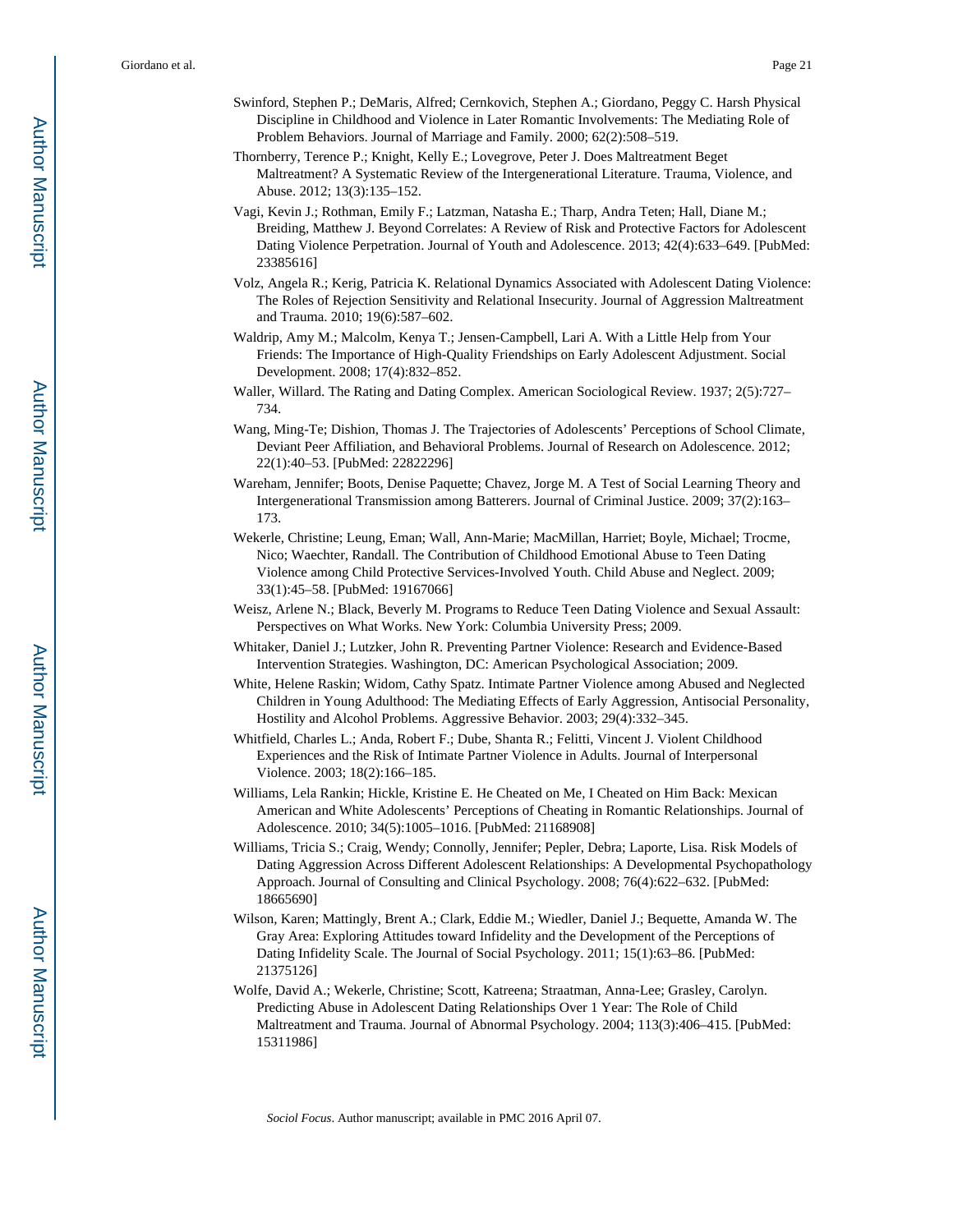- Wolfe, David A.; Wekerle, Christine. Pathways to violence in teen dating relationships. In: Cicchetti, D.; Toth, SL., editors. Developmental Perspectives on Trauma: Theory, Research and Intervention. Rochester, NY: University of Rochester Press; 1997. p. 315-341.
- Wolfe, David A.; Crooks, Claire C.; Chiodo, Debbie; Jaffe, Peter. Child Maltreatment, Bullying, Gender-Based Harassment, and Adolescent Dating Violence: Making the Connections. Psychology of Women Quarterly. 2009; 33(1):21–24.
- Yarab, Paul E.; Sensibaugh, Christine C.; Allgeier, Elizabeth R. More than Just Sex: Gender Differences in the Incidence of Self-Defined Unfaithful Behavior in Heterosexual Dating Relationships. Journal of Psychology and Human Sexuality. 1998; 10(2):45–57.

### **Biographies**

Peggy C. Giordano is Distinguished Research Professor of Sociology at Bowling Green State University. Her research centers on basic social network processes and the ways in which dynamics within relationships influence outcomes such as intimate partner violence during adolescence and emerging adulthood.

Angela Kaufman is an assistant professor of criminology at Assumption College. Her research interests include criminological theory, juvenile delinquency, and life course criminality.

Monica A. Longmore is a professor of sociology at Bowling Green State University. Her interests include social psychological processes, including the nature and consequences of dimensions of the self-concept, especially the impact of self-conceptions on adolescent and young adults' dating and sexual behavior.

Wendy D. Manning is Distinguished Research Professor of Sociology at Bowling Green State University, director of the Center for Family and Demographic Research, and codirector of the National Center for Family and Marriage Research. Her research focuses on relationships that exist outside the boundaries of marriage, including cohabitation, adolescent dating, and nonresident parenting.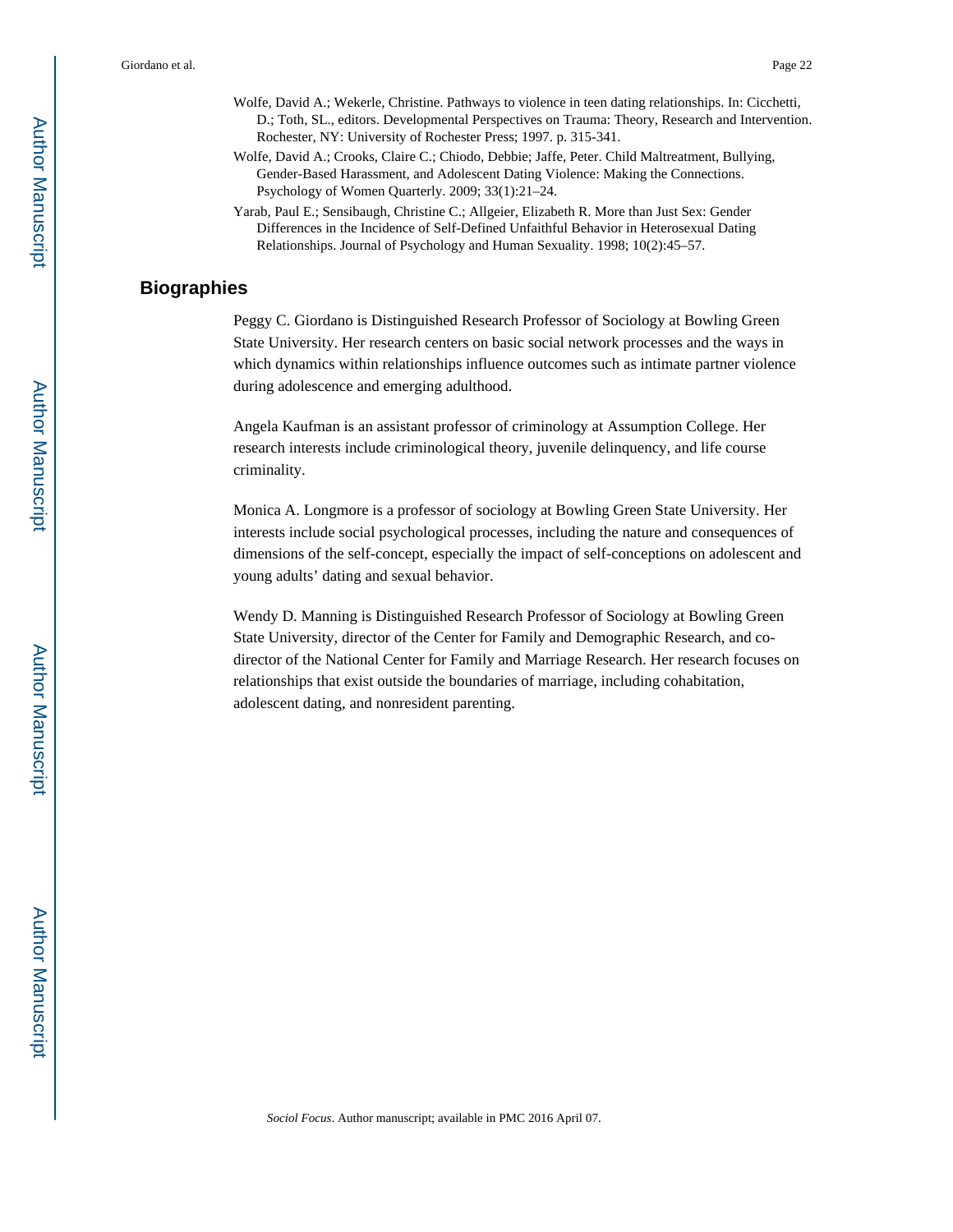#### **Table 1**

Individual and School-Level Characteristics by self-reported TDV Perpetration

|                                   | TDV Perpetration - No | <b>TDV Perpetration - Yes</b> | Total |
|-----------------------------------|-----------------------|-------------------------------|-------|
| Individual-Level Social           |                       |                               |       |
| <b>Learning Constructs</b>        |                       |                               |       |
| <b>Parental Violence</b>          | 21.03                 | 35.90                         | 23.46 |
| No Parental Violence              | 78.97                 | 64.10                         | 76.54 |
| Friends' Violence                 | 42.30                 | 60.90                         | 45.34 |
| No Friends' Violence              | 57.70                 | 39.10                         | 54.66 |
| <b>Relationship Dynamics</b>      |                       |                               |       |
| Non-Exclusive Relationship        | 74.09                 | 86.54                         | 76.13 |
| <b>Exclusive Relationship</b>     | 25.91                 | 13.46                         | 23.87 |
| School-Level Contextual Factors   |                       |                               |       |
| Friends' Violence                 |                       |                               |       |
| Low                               | 30.16                 | 23.08                         | 29.01 |
| Mid                               | 39.42                 | 53.85                         | 41.78 |
| High                              | 30.41                 | 23.08                         | 29.21 |
| Non-Exclusivity                   |                       |                               |       |
| Low                               | 19.40                 | 12.82                         | 18.32 |
| Mid                               | 33.29                 | 23.72                         | 31.73 |
| High                              | 47.31                 | 63.46                         | 49.95 |
| Partner Violence                  |                       |                               |       |
| Low                               | 19.52                 | 3.85                          | 16.96 |
| Mid                               | 33.79                 | 25.64                         | 32.46 |
| High                              | 46.68                 | 70.51                         | 50.58 |
| Controls                          |                       |                               |       |
| Relationship Status               |                       |                               |       |
| <b>Currently Dating</b>           | 56.57                 | 66.67                         | 58.22 |
| <b>Respondent Characteristics</b> |                       |                               |       |
| Age $(M)$                         | 15.37                 | 15.71                         | 15.43 |
| Gender                            |                       |                               |       |
| Male                              | 49.56                 | 45.51                         | 48.90 |
| Female                            | 50.44                 | 54.49                         | 51.10 |
| Race-ethnicity                    |                       |                               |       |
| White                             | 66.71                 | 47.44                         | 63.56 |
| <b>Black</b>                      | 20.65                 | 38.46                         | 23.56 |
| Hispanic                          | 11.14                 | 12.18                         | 11.31 |
| Other Race                        | 1.63                  | 1.92                          | 1.57  |
| Family Structure                  |                       |                               |       |
| <b>Biological Parents</b>         | 51.94                 | 32.05                         | 48.69 |
| Single Parent                     | 20.90                 | 35.26                         | 23.25 |
| Stepparent                        | 16.15                 | 10.90                         | 15.29 |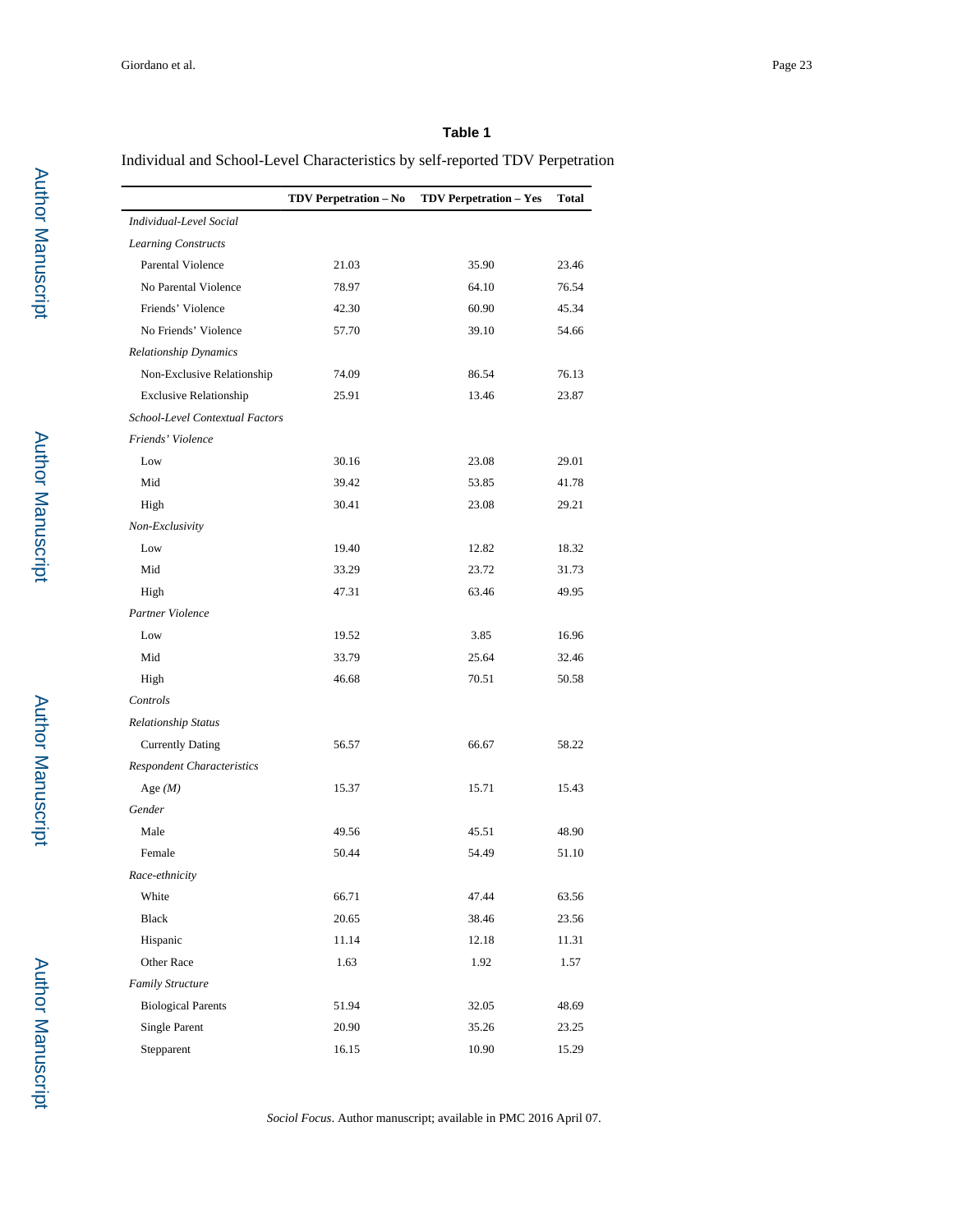|                         |       | $TDV$ Perpetration – No $TDV$ Perpetration – Yes | Total |
|-------------------------|-------|--------------------------------------------------|-------|
| Other Family            | 11.01 | 21.79                                            | 12.77 |
| <b>Parent Education</b> |       |                                                  |       |
| Less than high school   | 11.51 | 21.79                                            | 13.19 |
| High school graduate    | 64.96 | 65.38                                            | 65.03 |
| College Graduate        | 23.53 | 12.82                                            | 21.78 |
| Poverty Indicator (M)   |       |                                                  |       |
| Percent in poverty      | 14.13 | 18.95                                            | 14.91 |
| N                       | 799   | 156                                              |       |

Percentages are shown (exception: age, poverty indicator, and school-level contextual factors reported in means). *N* = 955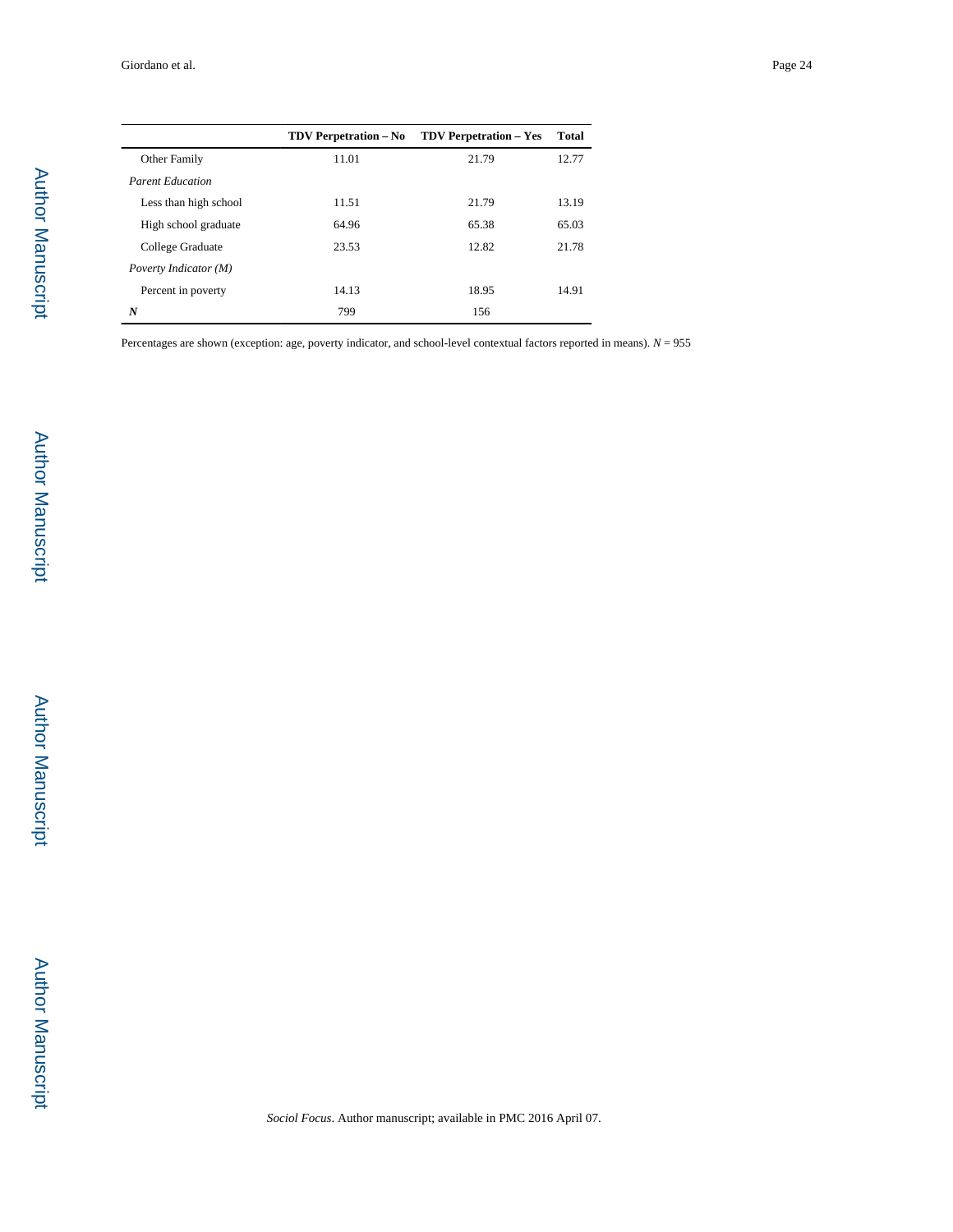# **Table 2**

Logistic Regression Predicting TDV Perpetration with Individual and School-Climate Factors Logistic Regression Predicting TDV Perpetration with Individual and School-Climate Factors

| Regressor                                   | Zero Order           | Model 1              | Model 2              | Model 3              | Model 4              | Model 5           | Model 6         | Model 7         |
|---------------------------------------------|----------------------|----------------------|----------------------|----------------------|----------------------|-------------------|-----------------|-----------------|
| Individual-Level Social Learning            |                      |                      |                      |                      |                      |                   |                 |                 |
| Constructs                                  |                      |                      |                      |                      |                      |                   |                 |                 |
| Parental Violence                           | $2.103***$           |                      | $1.861^{\ast\ast}$   | $1.548$ <sup>*</sup> | $1.551$ <sup>*</sup> | $1.495^{\circ}$   | $1.465^{\circ}$ | $1.435^{\circ}$ |
| Friends' Violence                           | $2.124***$           |                      |                      | $2.688***$           | $2.637***$           | $2.650***$        | $2.678***$      | $2.728***$      |
| Relationship Dynamics                       |                      |                      |                      |                      |                      |                   |                 |                 |
| Non-Exclusivity                             | $2.248***$           |                      |                      |                      | $2.374***$           | $2.351***$        | $2.198***$      | $2.261***$      |
| School-Level Contextual Factors (low range) |                      |                      |                      |                      |                      |                   |                 |                 |
| Friend Violence (Mid)                       | $1.785***$           |                      |                      |                      |                      | 1.462             | 1.126           | 1.076           |
| Friend Violence (High)                      | 0.992                |                      |                      |                      |                      | 1.120             | 1.037           | 0.877           |
| Non-Exclusivity (Mid)                       | 1.078                |                      |                      |                      |                      |                   | 1.333           | 1.032           |
| Non-Exclusivity (High)                      | $2.030***$           |                      |                      |                      |                      |                   | $2.190*$        | 1.037           |
| Partner Violence (Mid)                      | $3.852***$           |                      |                      |                      |                      |                   |                 | 1.988           |
| Partner Violence (High)                     | $7.668***$           |                      |                      |                      |                      |                   |                 | $4.240***$      |
| Relationship Status (recent relationship)   |                      |                      |                      |                      |                      |                   |                 |                 |
| Currently Dating                            | $1.535*$             | 1.277                | 1.322                | 1.329                | 1.237                | 1.228             | 1.252           | 1.277           |
| Respondent Characteristics                  |                      |                      |                      |                      |                      |                   |                 |                 |
| Age                                         | $1.128$ <sup>*</sup> | $1.138*$             | $1.140*$             | $1.196***$           | $1.183***$           | $1.168$ $^{\ast}$ | 1.062           | 1.030           |
| Female (male)                               | 1.176                | 1.069                | 1.034                | 1.319                | 1.328                | 1.307             | 1.279           | 1.259           |
| Race (white)                                |                      |                      |                      |                      |                      |                   |                 |                 |
| <b>Black</b>                                | $2.402***$           | $1.720$ <sup>*</sup> | $1.698$ <sup>*</sup> | $1.741$ <sup>*</sup> | $1.727$ <sup>*</sup> | $1.664^{\wedge}$  | $1.713*$        | 1.539           |
| Hispanic                                    | 1.106                | 1.073                | 1.023                | 1.072                | 1.029                | 0.985             | $1.007$         | 0.903           |
| Other Race                                  | 1.286                | 1.839                | 1.718                | 1.663                | 1.753                | 1.764             | 1.703           | 1.470           |
| Family Structure (biological parents)       |                      |                      |                      |                      |                      |                   |                 |                 |
| Single Parent                               | $2.061***$           | $2.123***$           | $2.080***$           | $2.284***$           | $2.451***$           | $2.523***$        | $2.526***$      | $2.469***$      |
| Stepparent                                  | 0.635                | 0.931                | 0.938                | 0.940                | 0.944                | 0.946             | 0.927           | 0.933           |
| Other Family                                | $2.252***$           | $2.436***$           | $2.433***$           | $2.614***$           | $2.646***$           | $2.747***$        | $2.745***$      | $2.588***$      |